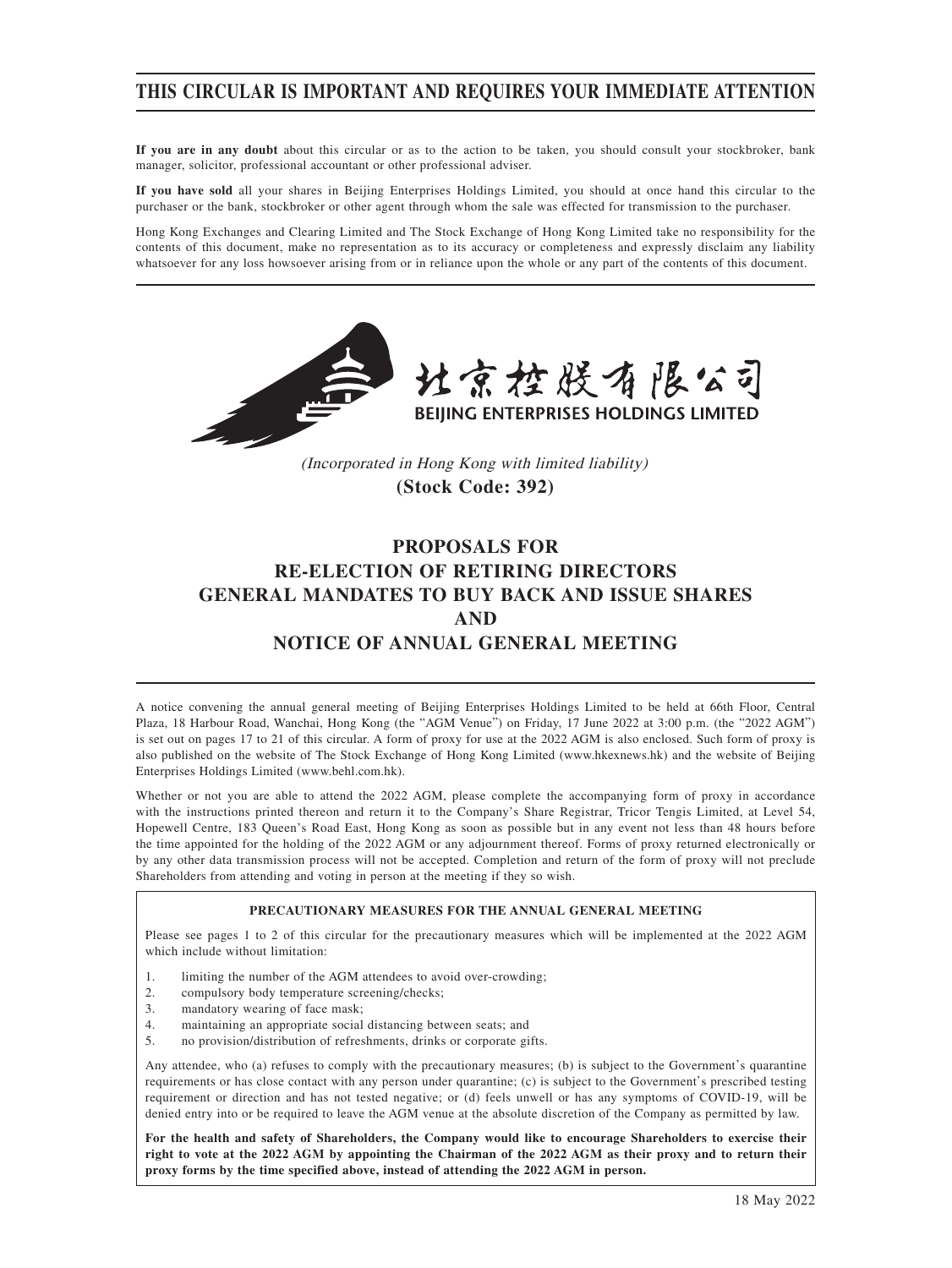# **CONTENTS**

## Page

| Precautionary measures for the annual general meeting |                                                                    |        |  |
|-------------------------------------------------------|--------------------------------------------------------------------|--------|--|
|                                                       |                                                                    | 3      |  |
| <b>Letter from the Board</b>                          |                                                                    |        |  |
| 1.                                                    |                                                                    | 5      |  |
| 2.                                                    |                                                                    | 6      |  |
| $\mathcal{E}$                                         |                                                                    | $\tau$ |  |
| 4.                                                    | Annual General Meeting and Proxy Arrangement                       | 8      |  |
| 5 <sub>1</sub>                                        |                                                                    | 8      |  |
| 6.                                                    |                                                                    | 9      |  |
| Appendix I:                                           | Explanatory Statement on the Buy-back Mandate                      | 10     |  |
| Appendix II:                                          | Procedure for conducting a poll at the                             |        |  |
|                                                       | Annual General Meeting pursuant to the Listing Rules               | 13     |  |
| <b>Appendix III:</b>                                  | Details of the Retiring Directors proposed to be re-elected at the |        |  |
|                                                       |                                                                    | 14     |  |
|                                                       |                                                                    | 17     |  |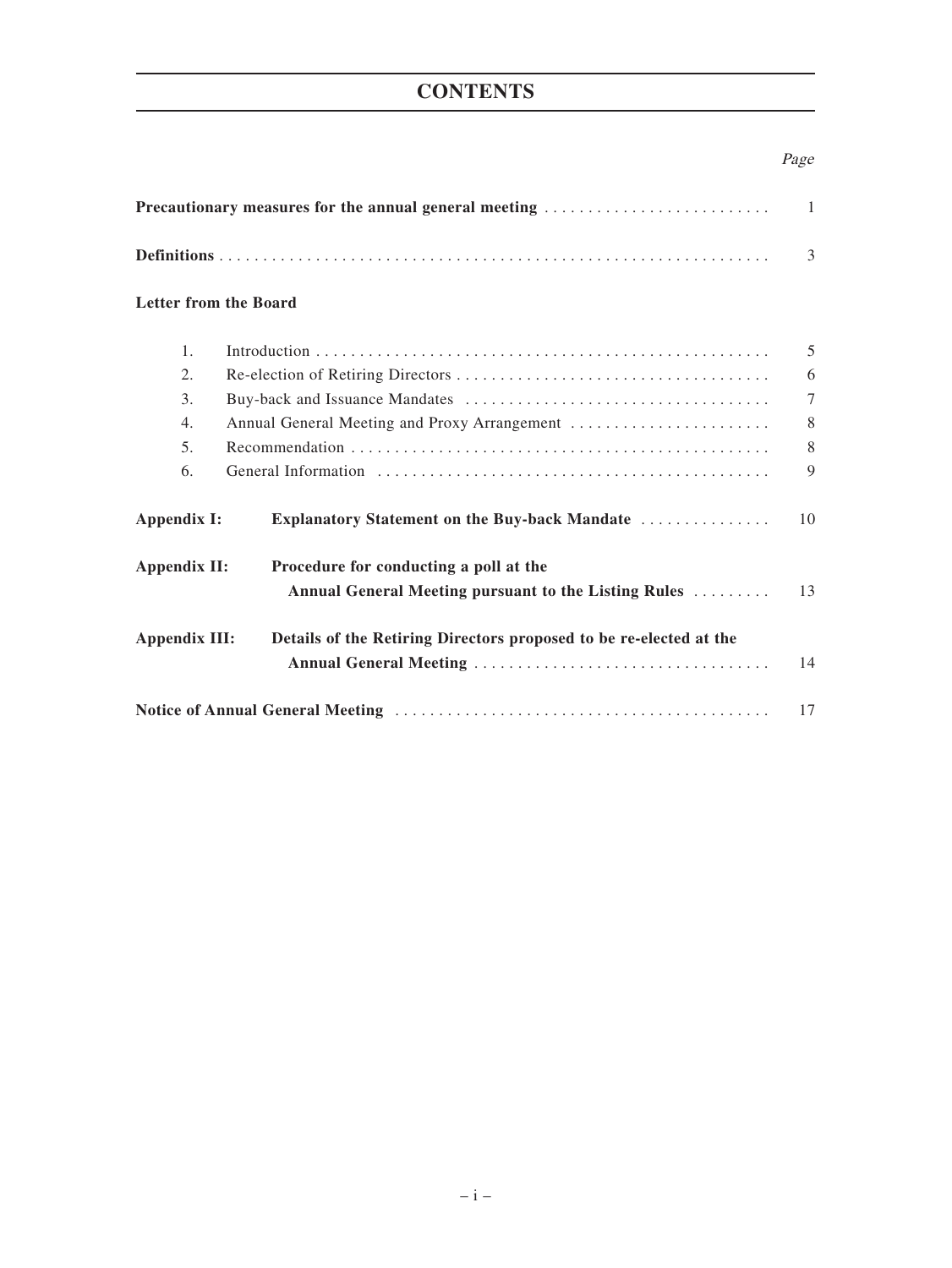## **PRECAUTIONARY MEASURES FOR THE ANNUAL GENERAL MEETING**

With the pandemic of the COVID-19 and the requirements for the prevention and control of its spreading, to safeguard the health and safety of Shareholders who might be attending the 2022 Annual General Meeting ("AGM") in person, staff and other stakeholders of the Company, the Company will implement the following precautionary measures at the AGM.

**Voting by proxy in advance of the AGM:** To prevent the spreading of the COVID-19 pandemic, and for the health and safety of Shareholders, the Company would like to encourage Shareholders to exercise their right to vote at the AGM by appointing the Chairman of the AGM as their proxy instead of attending the AGM in person. Shareholders are reminded that physical attendance at the AGM is not necessary for the purpose of exercising Shareholder rights. **Completion and return of the proxy form will not preclude Shareholders from attending and voting in person at the AGM or any adjournment thereof should they subsequently so wish**.

The deadline to submit completed proxy forms is 48 hours before the time appointed for holding the AGM or any adjournment thereof. Completed proxy forms must be returned to the Company's Share Registrar, Tricor Tengis Limited, at Level 54, Hopewell Centre, 183 Queen's Road East, Hong Kong.

**Questions prior to the AGM:** Registered Shareholders can send their questions relevant to the proposed resolutions in writing to our registered office or by email to mailbox@behl.com.hk 48 hours before holding the AGM. The Company will endeavour to respond to all questions at the AGM. Any unanswered question will be responded to after the AGM as appropriate.

## **Shareholders are strongly encouraged to cast their votes by submitting a proxy form appointing the Chairman of the AGM as their proxy.**

To safeguard the health and safety of Shareholders who might be attending the AGM in person, **the Company will also implement the following measures at the AGM:**

- (1) The Company will limit attendance in person at the AGM venue in accordance with prevailing requirements or guidelines published by the Government and/or regulatory authorities at the time of the AGM. Given the limited capacity of the AGM venue and the requirements for social distancing to ensure attendee safety, only Shareholders and/ or their representatives and relevant AGM staff will be admitted to the AGM. Admission to the AGM venue will not be granted in excess of the capacity of the AGM venue.
- (2) Compulsory body temperature screening/checks will be carried out on every attendee at the main entrance of the AGM venue. Any person with a body temperature above the reference range quoted by the Department of Health from time to time, or is exhibiting flulike symptoms will be denied entry into the AGM venue and be requested to leave the AGM venue.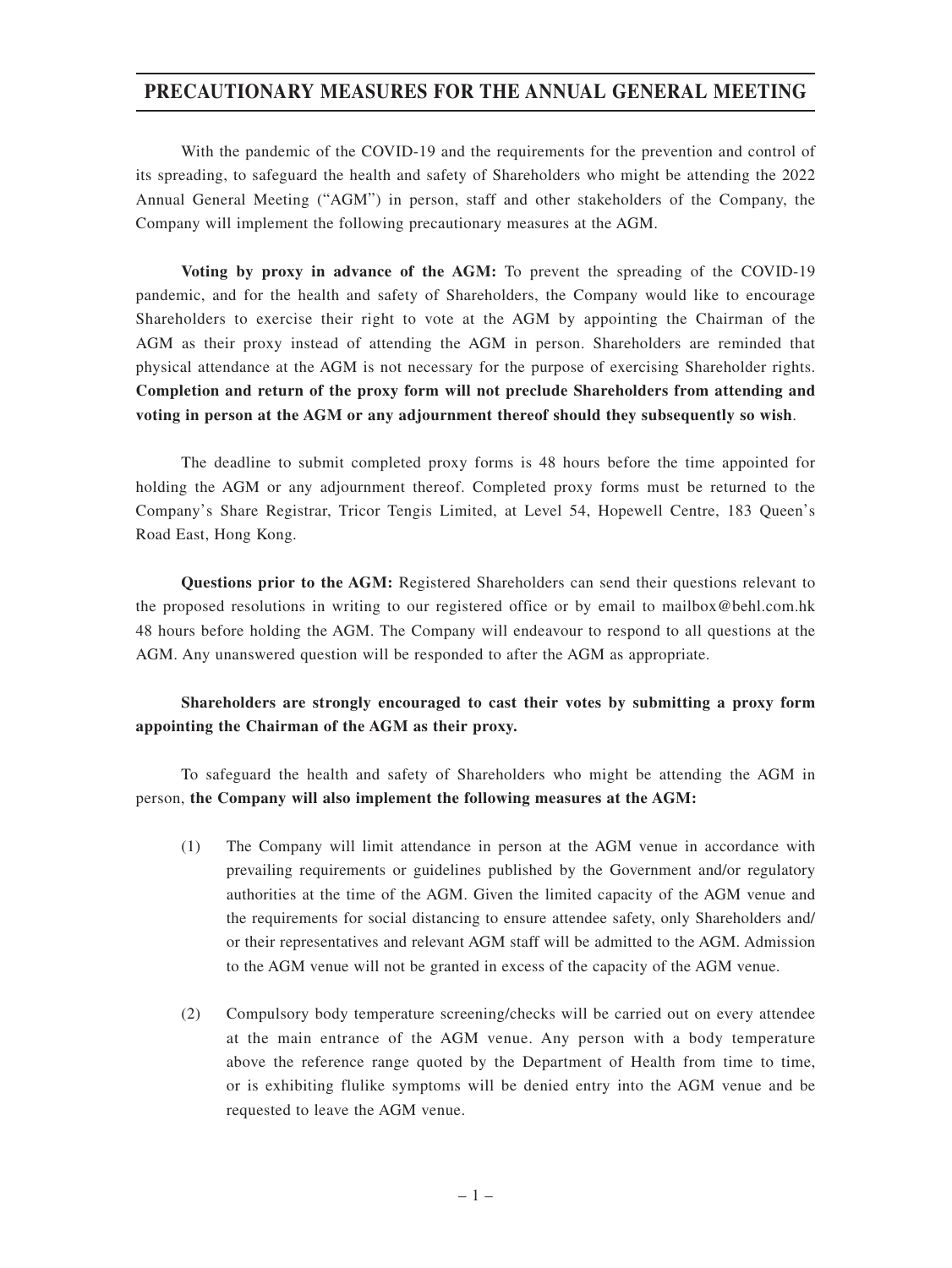# **PRECAUTIONARY MEASURES FOR THE ANNUAL GENERAL MEETING**

- (3) Every attendee will be required to wear a surgical face mask throughout the AGM. Please note that no masks will be provided at the AGM venue and attendees should wear their own masks.
- (4) Seating at the AGM venue will be arranged so as to allow for appropriate social distancing.
- (5) No refreshments or drinks or corporate gifts will be provided or distributed to attendees at the AGM.

The Company will implement any other additional precautionary measures in accordance with the prevailing requirements or guidelines of the Government and/or regulatory authorities, or as considered appropriate in light of the development of the COVID-19 pandemic. To the extent permitted by law, the Company reserves the right to deny entry into the AGM venue or require any person to leave the AGM venue so as to ensure the health and safety of the attendees at the AGM.

Due to the constantly evolving COVID-19 pandemic situation, the Company may be required to change the AGM arrangements at short notice. Shareholders should check the website of The Stock Exchange of Hong Kong Limited (www.hkexnews.hk) and the website of the Company (www.behl.com.hk) for future announcements and updates on the AGM arrangements.

If Shareholders have any questions relating to the AGM, please contact the Company's Share Registrar as follows:

Tricor Tengis Limited Level 54, Hopewell Centre 183 Queen's Road East Hong Kong Email: is-enquiries@hk.tricorglobal.com Tel: (852) 2980 1333 Fax: (852) 2810 8185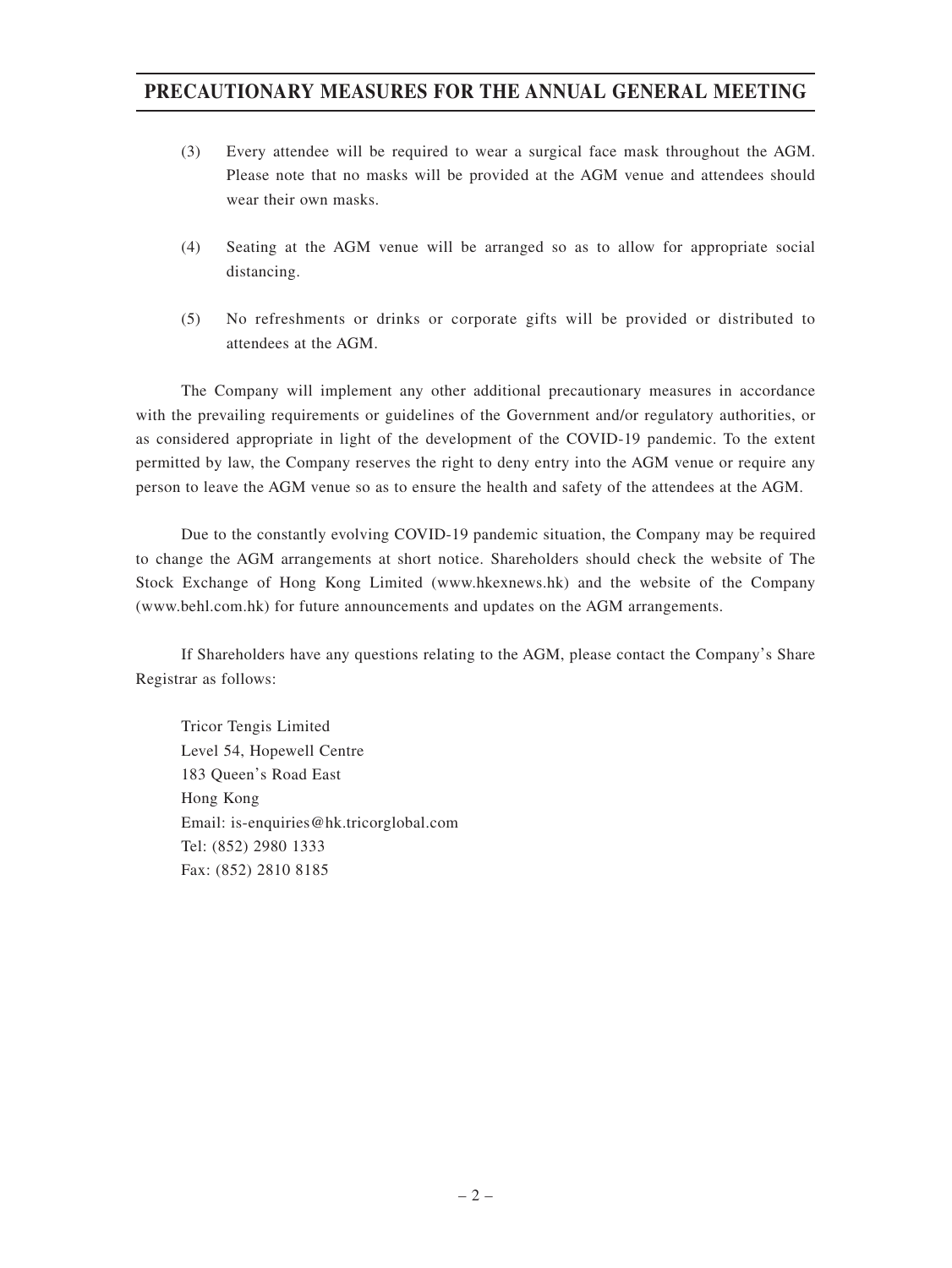# **DEFINITIONS**

In this circular, unless the context otherwise requires, the following expressions shall have the following meanings:

| "2022 AGM"                        | the annual general meeting of the Company to be held<br>at 66th Floor, Central Plaza, 18 Harbour Road, Wanchai,<br>Hong Kong on Friday, 17 June 2022 at 3:00 p.m., to<br>consider and, if appropriate, to approve the resolutions<br>contained in the notice of the meeting which is set out on<br>pages 17 to 21 of this circular, or any adjournment thereof |
|-----------------------------------|----------------------------------------------------------------------------------------------------------------------------------------------------------------------------------------------------------------------------------------------------------------------------------------------------------------------------------------------------------------|
| "Board"                           | the board of Directors                                                                                                                                                                                                                                                                                                                                         |
| "Buy-back Mandate"                | as defined in paragraph $3(a)$ of the Letter from the Board                                                                                                                                                                                                                                                                                                    |
| "Companies Ordinance"             | the Companies Ordinance (Chapter 622 of the Laws of<br>Hong Kong), as amended from time to time                                                                                                                                                                                                                                                                |
| "Company"                         | Beijing Enterprises Holdings Limited, a company<br>incorporated in Hong Kong with limited liability, the shares<br>of which are listed on the main board of HKSE                                                                                                                                                                                               |
| "Current Articles of Association" | the current articles of association of the Company adopted<br>on 11 June 2015                                                                                                                                                                                                                                                                                  |
| "Director(s)"                     | the director(s) of the Company                                                                                                                                                                                                                                                                                                                                 |
| "Group"                           | The Company and its subsidiaries from time to time                                                                                                                                                                                                                                                                                                             |
| "HKSE"                            | The Stock Exchange of Hong Kong Limited                                                                                                                                                                                                                                                                                                                        |
| "HK\$"                            | Hong Kong dollars, the lawful currency of Hong Kong                                                                                                                                                                                                                                                                                                            |
| "Hong Kong"                       | The Hong Kong Special Administrative Region of the<br>People's Republic of China                                                                                                                                                                                                                                                                               |
| "Issuance Mandate"                | as defined in paragraph 3(b) of the Letter from the Board                                                                                                                                                                                                                                                                                                      |
| "Latest Practicable Date"         | 12 May 2022, being the latest practicable date prior to the<br>printing of this circular for ascertaining certain information<br>in this circular                                                                                                                                                                                                              |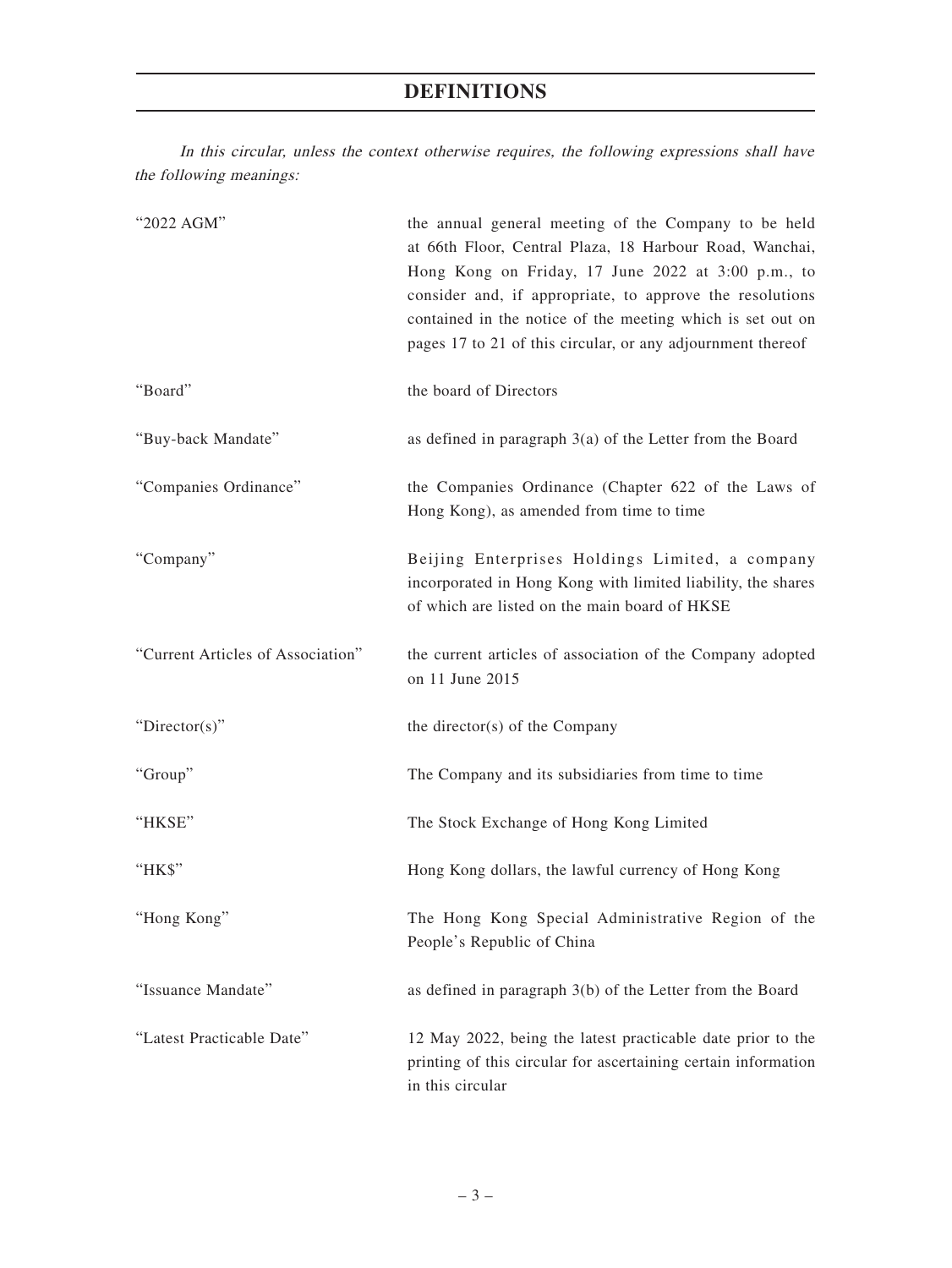# **DEFINITIONS**

| "Listing Rules"  | the Rules Governing the Listing of Securities on the HKSE                                                                                                                                |
|------------------|------------------------------------------------------------------------------------------------------------------------------------------------------------------------------------------|
| "PRC" or "China" | the People's Republic of China, and for the purpose of<br>this circular, excluding Hong Kong, the Macau Special<br>Administrative Region of the People's Republic of China<br>and Taiwan |
| "RMB"            | Renminbi, the lawful currency of the PRC                                                                                                                                                 |
| "SFO"            | the Securities and Futures Ordinance, Chapter 571 of the<br>Laws of Hong Kong                                                                                                            |
| "Shareholder(s)" | $holder(s)$ of $Share(s)$                                                                                                                                                                |
| "Shares"         | ordinary share(s) in the capital of the Company                                                                                                                                          |
| "Takeovers Code" | The Codes on Takeovers and Mergers and Share Buy-backs<br>issued by the Securities and Futures Commission in Hong<br>Kong                                                                |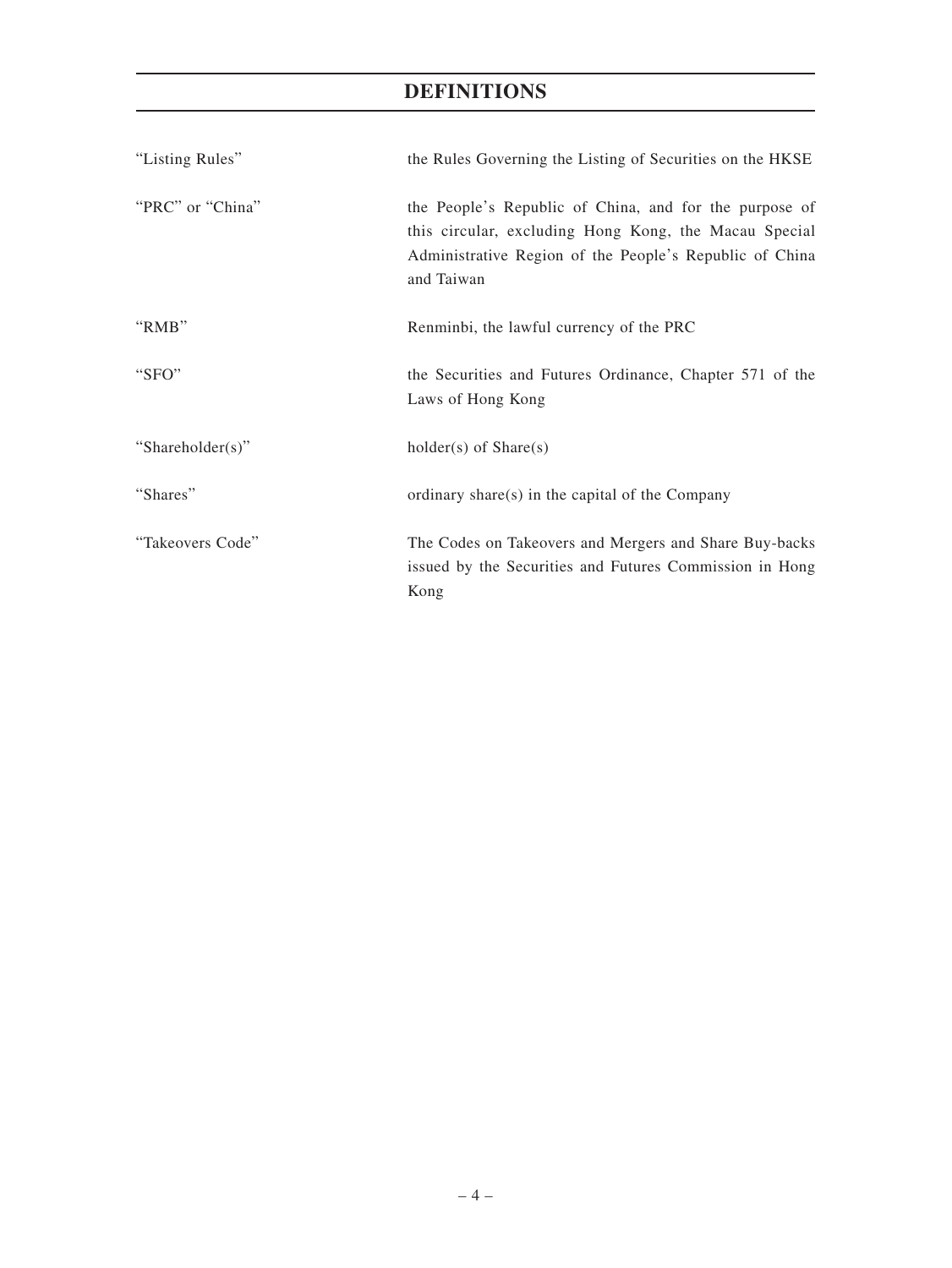## **LETTER FROM THE BOARD**



(Incorporated in Hong Kong with limited liability) **(Stock Code: 392)**

Executive Directors: Li Yongcheng (Chairman) Jiang Xinhao (Vice Chairman) Dai Xiaofeng Xiong Bin (Chief Executive Officer) Tam Chun Fai (Company Secretary)

Registered Office: 66th Floor Central Plaza 18 Harbour Road Wanchai Hong Kong

Independent Non-executive Directors: Wu Jiesi Lam Hoi Ham Yu Sun Say

18 May 2022

To the Shareholders

Dear Sir/Madam,

# **PROPOSALS FOR RE-ELECTION OF RETIRING DIRECTORS GENERAL MANDATES TO BUY BACK AND ISSUE SHARES AND NOTICE OF ANNUAL GENERAL MEETING**

## **1. INTRODUCTION**

The purpose of this circular is to provide the Shareholders with information in respect of the resolutions to be proposed at the 2022 AGM for (i) re-election of retiring Directors; (ii) the granting of the Buy-back Mandate to the Directors; (iii) the granting of the Issuance Mandate to the Directors; and (iv) the extension of the Issuance Mandate by adding to it the aggregate number of the issued Shares bought back by the Company under the Buy-back Mandate.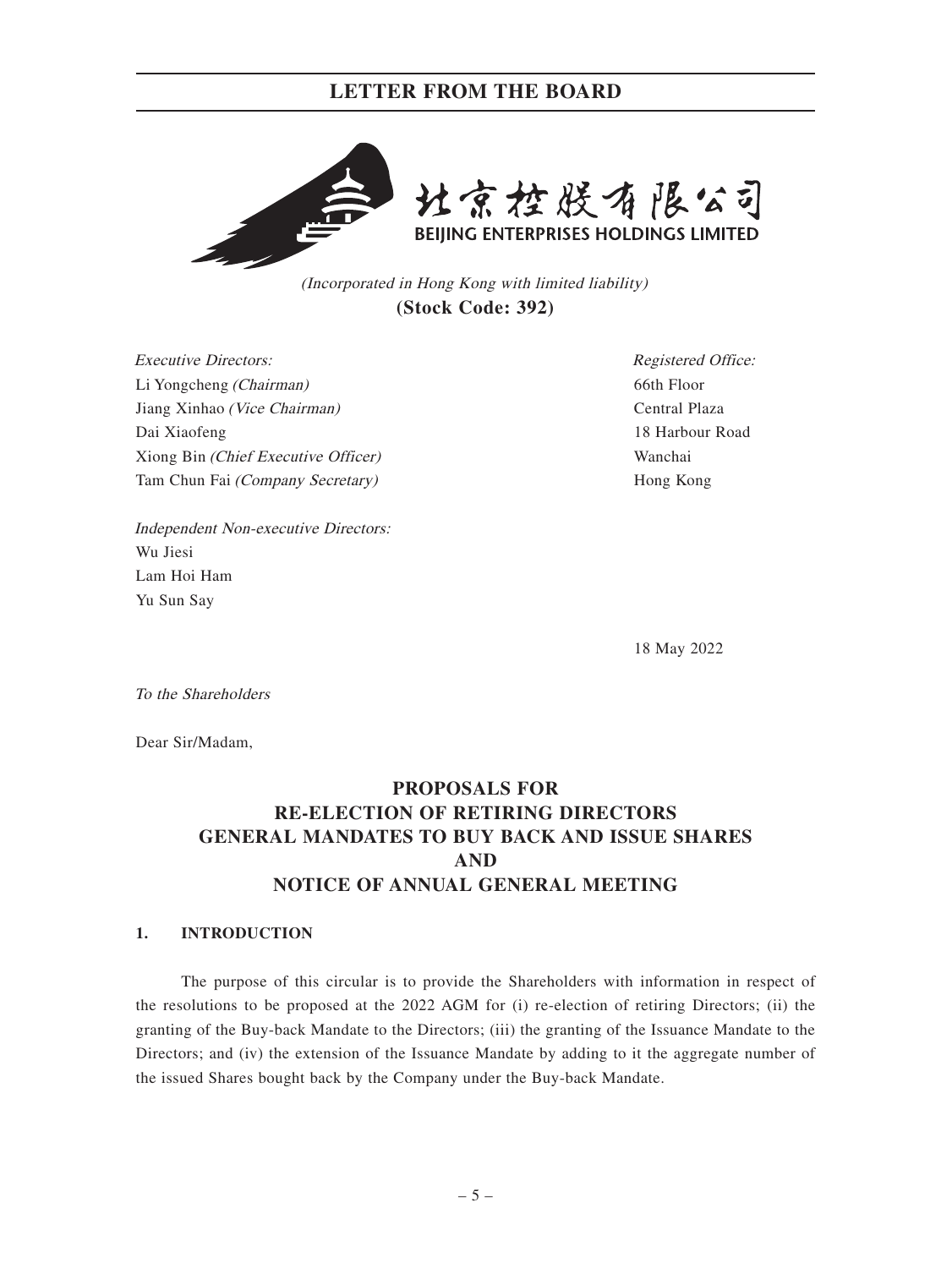## **LETTER FROM THE BOARD**

### **2. RE-ELECTION OF RETIRING DIRECTORS**

Pursuant to the Current Articles of Association and the Listing Rules, Mr. Li Yongcheng, Mr. Jiang Xinhao and Mr. Lam Hoi Ham (the "Retiring Directors") will retire by rotation from office as Directors at the 2022 AGM and being eligible, offer themselves for re-election.

Details of the Retiring Directors which are required to be disclosed under the Listing Rules are set out in Appendix III to this circular.

According to the code provision B.2.3 of the Corporate Governance Code as set out in Appendix 14 to the Listing Rules, if an independent non-executive director has served more than 9 years, his further appointment should be subject to a separate resolution to be approved by shareholders. Mr. Lam Hoi Ham has served as independent non-executive Director for more than 9 years. Therefore, the re-election of Mr. Lam will be subject to a separate resolution to be approved by the Shareholders pursuant to the Listing Rules. The factors taken into account by the Board, the process and the discussion of the Board with respect to the proposed re-election of Mr. Lam are set out below:

Mr. Lam has given a confirmation of his independence ("Independence Confirmation") to the Company. The Nomination Committee has assessed and reviewed his Independence Confirmation based on the independence criteria as set out in Rule 3.13 of the Listing Rules and considers him to be independent and believes that he should be re-elected.

Mr. Lam has always provided objective views and expressed independent judgment to give valuable advice to the Board in his capacity as independent non-executive Director, Chairman of the Audit Committee, member of the Remuneration Committee, member of the Nomination Committee and member of the Investment Committee. Being an accounting professional, Mr. Lam also contributed impartial advice during the decision making process of the Board. During the year 2021, Mr. Lam has attended all two meetings of the Board, all two meetings of the Audit Committee and one meeting of each of the Remuneration Committee and Nomination Committee, making valuable contributions to the Board and committees of the Company.

The Nomination Committee considers that the long service of Mr. Lam would not affect him to exercise independent judgement and is satisfied that Mr. Lam has the required character, integrity and experience to continue fulfilling his role as independent non-executive Director. The Board considers that the re-election of Mr. Lam as Director is in the best interest of the Company and Shareholders as a whole.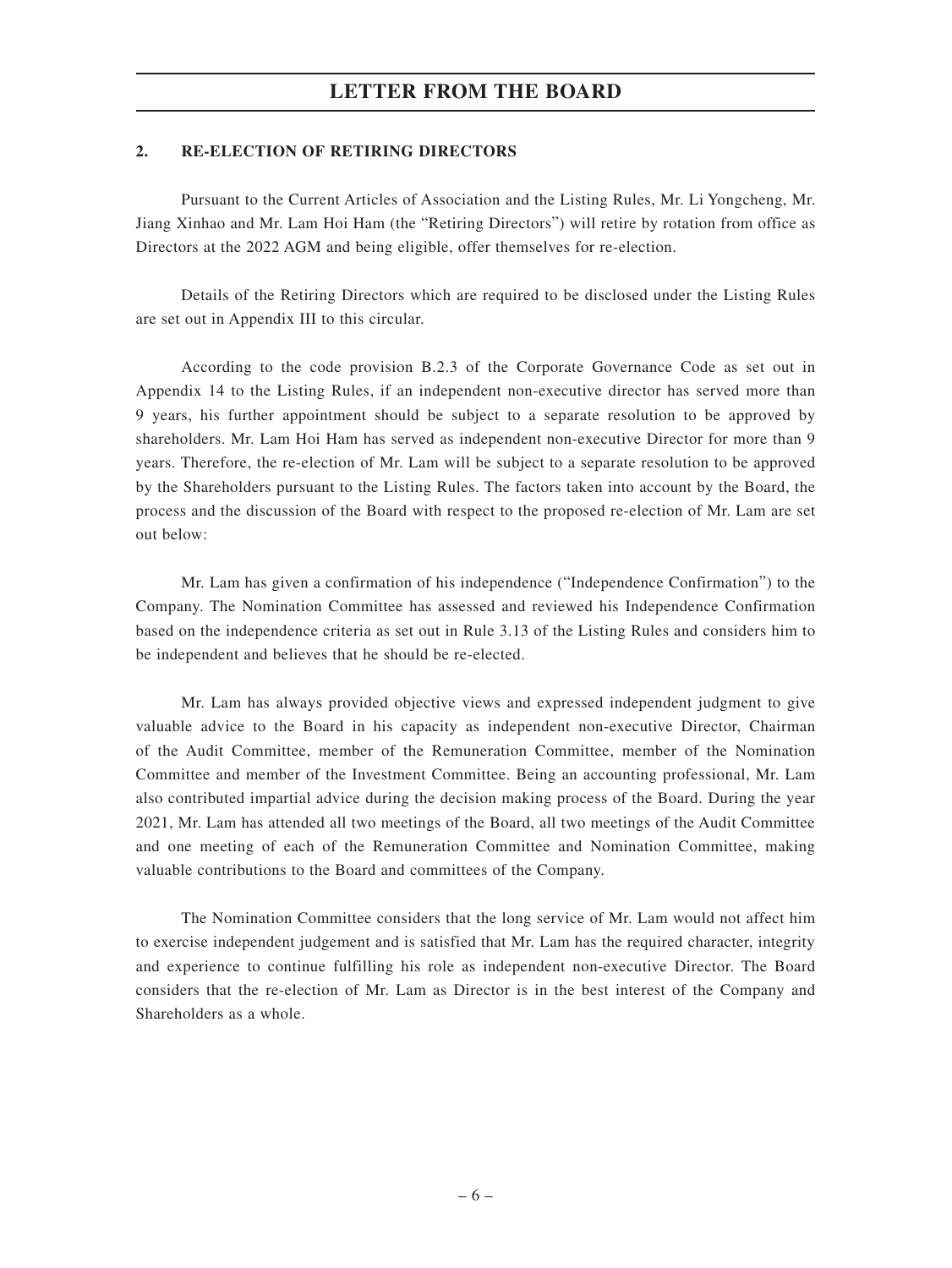## **3. BUY-BACK AND ISSUANCE MANDATES**

At the annual general meeting of the Company held on 17 June 2021, general mandates were given to the Directors to exercise the powers of the Company to buy back shares of the Company and to issue new shares of the Company respectively. Such mandates will lapse at the conclusion of the forthcoming 2022 AGM.

Ordinary resolutions will be proposed at the 2022 AGM to approve the granting of new general mandates to the Directors:

- (a) to buy back Shares on the HKSE not exceeding 10% of the total number of shares of the Company in issue on the date of passing of such resolution, i.e. a maximum of 126,205,327 Shares on the basis that no further Shares will be issued or bought back prior to the date of the 2022 AGM (the "Buy-back Mandate");
- (b) to allot, issue or deal with Shares of not exceeding 10% of the total number of shares of the Company in issue on the date of passing of such resolution, i.e. a maximum of 126,205,327 Shares on the basis that no further Shares will be issued or bought back prior to the date of the 2022 AGM (the "Issuance Mandate"); and
- (c) to extend the Issuance Mandate by an amount representing the number of the Shares bought back by the Company pursuant to and in accordance with the Buy-back Mandate.

The purpose of the Issuance Mandate is to enable the Board to issue additional Shares should the need arises (for example, in the context of a transaction which has to be completed speedily). The Board acknowledges the possible concern of some minority Shareholders with respect to dilution of their shareholding interest resulting from the exercise of the Issuance Mandate to issue Shares. Accordingly, the Board pledges to use the Issuance Mandate sparingly and in the interest of all the Shareholders, and proposes to limit the Issuance Mandate to 10% of the total number of shares of the Company in issue (rather than 20% as permitted by the Listing Rules) on the date of passing the resolution.

The Buy-back Mandate and the Issuance Mandate will continue in force until the conclusion of the next annual general meeting of the Company held after the 2022 AGM or any earlier date as referred to in ordinary resolutions nos. 5 and 6 set out in the notice of the 2022 AGM. With reference to the Buy-back Mandate and the Issuance Mandate, the Directors wish to state that they have no immediate plan to buy back or issue any Shares pursuant thereto.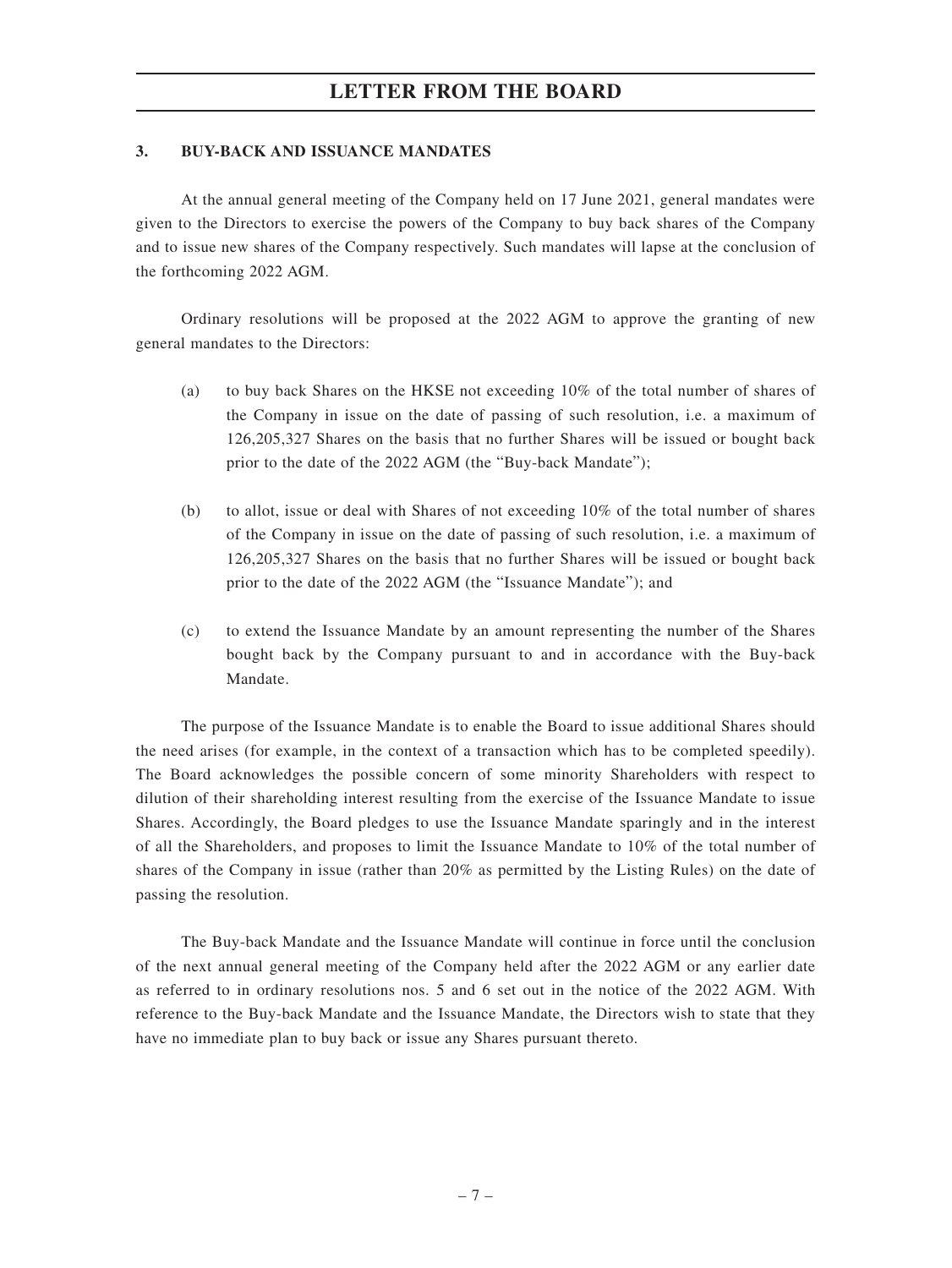## **LETTER FROM THE BOARD**

In accordance with the requirements of the Listing Rules, the Company is required to send to the Shareholders an explanatory statement containing all the information reasonably necessary to enable them to make an informed decision on whether to vote for or against the granting of the Buy-back Mandate. The explanatory statement as required by the Listing Rules in connection with the Buy-back Mandate is set out in the Appendix I to this circular.

### **4. ANNUAL GENERAL MEETING AND PROXY ARRANGEMENT**

The notice of the 2022 AGM is set out on pages 17 to 21 of this circular. At the 2022 AGM, resolutions will be proposed to approve, inter alia, re-election of the Retiring Directors, the granting of the Buy-back Mandate, the granting of the Issuance Mandate, and the extension of the Issuance Mandate by the addition thereto of the number of Shares bought back pursuant to the Buy-back Mandate.

A form of proxy for use at the 2022 AGM is enclosed with this circular and such form of proxy is also published on the website of the HKSE (www.hkexnews.hk) and the website of the Company (www.behl.com.hk). To be valid, the form of proxy must be completed and signed in accordance with the instructions printed thereon and deposited, together with the power of attorney or other authority (if any) under which it is signed or a certified copy of that power of attorney or authority at the Company's Share Registrar, Tricor Tengis Limited, at Level 54, Hopewell Centre, 183 Queen's Road East, Hong Kong, not less than 48 hours before the time appointed for holding the 2022 AGM or any adjournment thereof. Forms of proxy sent electronically or by any other data transmission process will not be accepted. Completion and delivery of the form of proxy will not preclude you from attending and voting at the 2022 AGM if you so wish.

### **5. RECOMMENDATION**

The Directors consider that the proposals referred to above are in the interests of the Company, the Group and the Shareholders. Accordingly, the Directors recommend the Shareholders to vote in favour of the relevant resolutions to be proposed at the 2022 AGM.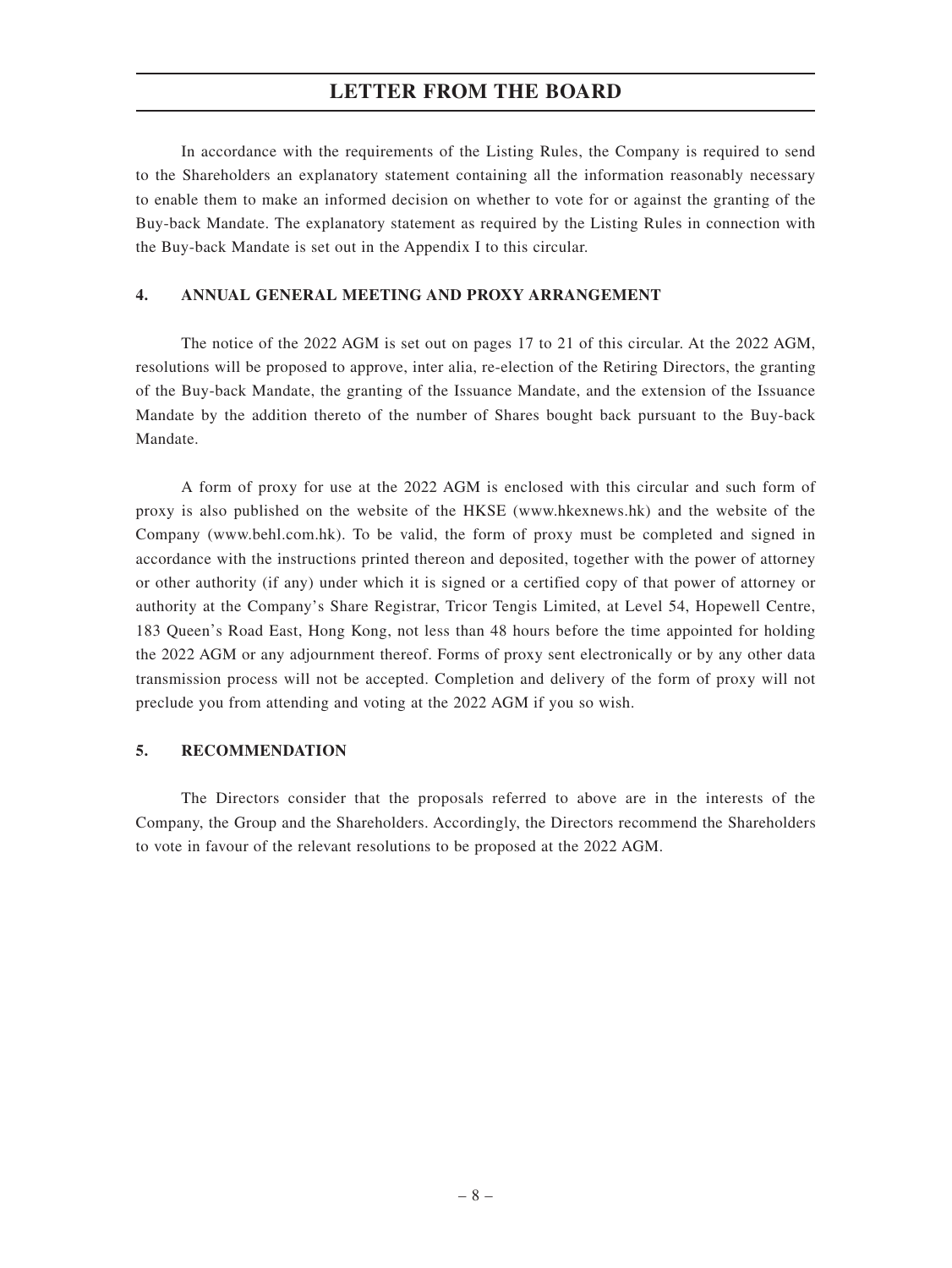## **6. GENERAL INFORMATION**

Your attention is drawn to the additional information set out in the Appendix I (Explanatory Statement on the Buy-back Mandate), Appendix II (Procedure for conducting a poll at the Annual General Meeting pursuant to the Listing Rules), and Appendix III (Details of the Retiring Directors proposed to be re-elected at the Annual General Meeting).

> Yours faithfully, By Order of the Board **Li Yongcheng** Chairman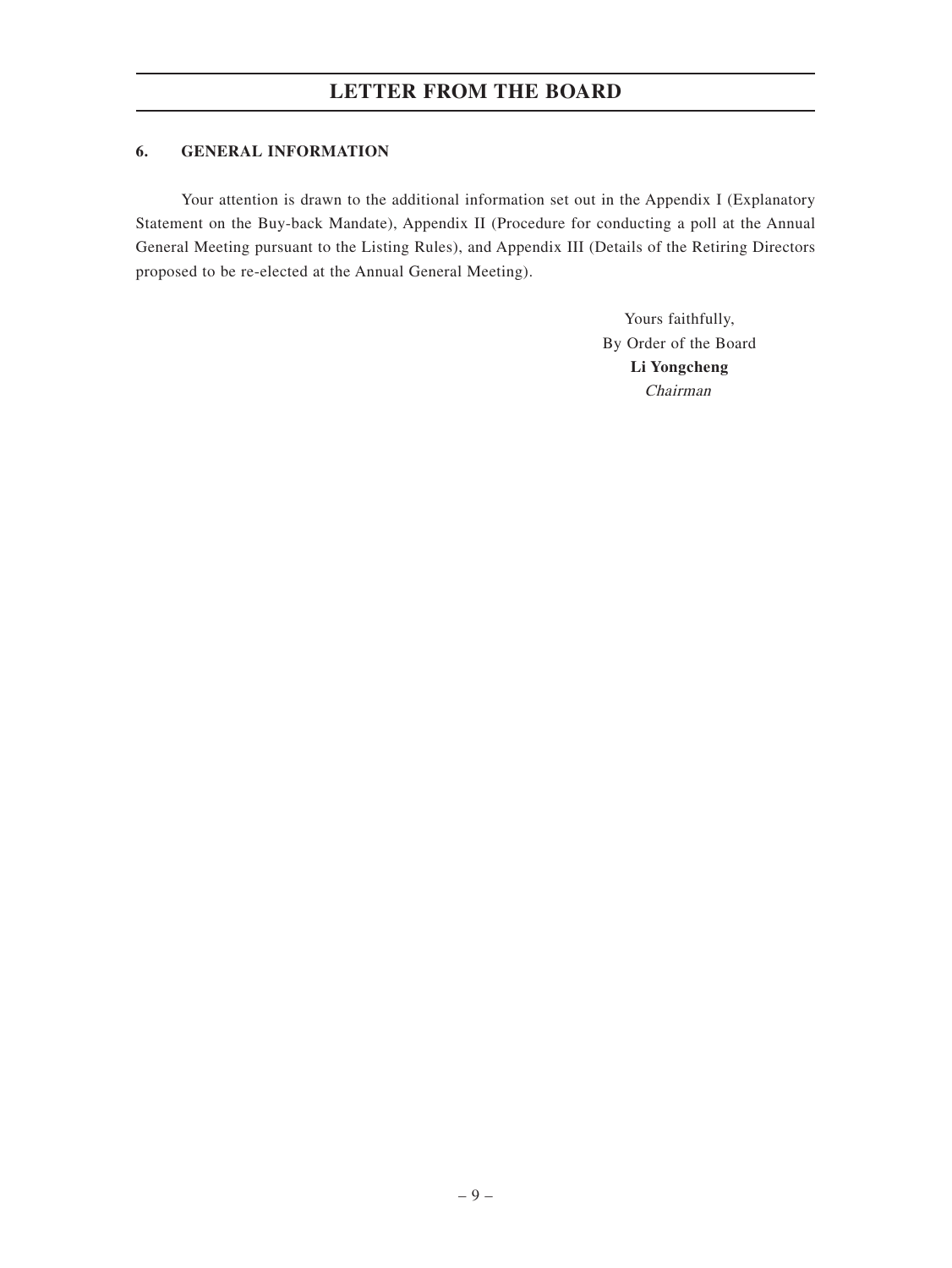## **APPENDIX I EXPLANATORY STATEMENT ON THE BUY-BACK MANDATE**

The following is an explanatory statement required by the Listing Rules to be sent to the Shareholders to enable them to make an informed decision on whether to vote for or against the ordinary resolution to be proposed at the 2022 AGM in relation to the granting of the Buy-back Mandate.

### **1. REASONS FOR SHARE BUY-BACKS**

Although the Directors have no present intention of buying back any Shares, they believe that the flexibility afforded by the Buy-back Mandate would be beneficial to the Company and the Shareholders. Trading conditions on the HKSE have sometimes been volatile in recent years. At any time in the future when Shares are trading at a discount to their underlying value, the ability of the Company to buy back Shares will be beneficial to the Shareholders who retain their investment in the Company since their percentage interest in the assets of the Company would increase in proportion to the number of Shares bought back by the Company and thereby resulting in an increase in net assets and/or earnings per Share of the Company. Such share buy-backs will only be made when the Directors believe that such buy-backs will benefit the Company and the **Shareholders** 

## **2. SHARE CAPITAL**

As at the Latest Practicable Date, the total number of shares of the Company in issue was 1,262,053,268.

Subject to the passing of the ordinary resolution no. 5, the Company would be allowed under the Buy-back Mandate to buy back a maximum of 126,205,327 Shares on the basis that no further Shares will be issued or bought back prior to the date of the 2022 AGM.

## **3. FUNDING OF SHARE BUY-BACKS**

In buying back Shares, the Company may only apply funds legally available for such purpose in accordance with its articles of association (as amended from time to time) and the Companies Ordinance. The Companies Ordinance provides that the amount of capital repaid in connection with a share buy-back may only be paid from the distributable profits of the Company and/or the proceeds of a new issue of Shares made for the purpose of the buy-back to such extent allowable under the Companies Ordinance.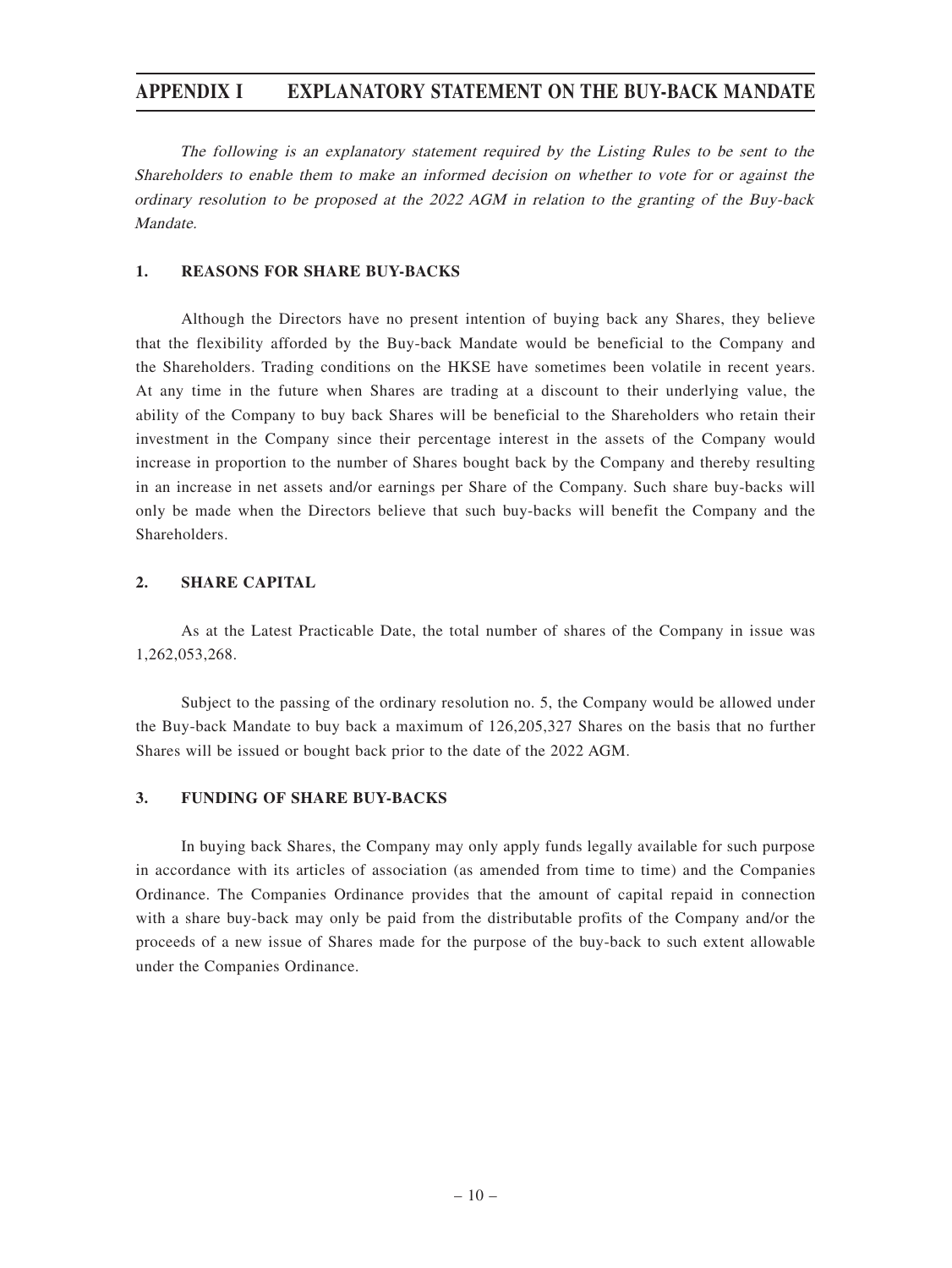## **APPENDIX I EXPLANATORY STATEMENT ON THE BUY-BACK MANDATE**

#### **4. IMPACT OF SHARE BUY-BACKS**

There might be adverse impact on the working capital or gearing position of the Company (as compared with the position disclosed in the audited accounts contained in the Annual Report for the year ended 31 December 2021) in the event that the Buy-back Mandate was to be carried out in full at any time during the proposed buy-back period. However, the Directors do not propose to exercise the Buy-back Mandate to such extent as would, in the circumstances, have a material adverse effect on the working capital requirements of the Company or the gearing levels which in the opinion of the Directors are from time to time appropriate for the Company. The number of Shares to be bought back on any occasion and the price and other terms upon which the same are bought back will be decided by the Directors at the relevant time having regard to the circumstances then prevailing.

### **5. TAKEOVERS CODE**

If, on the exercise of the power to buy back Shares pursuant to the Buy-back Mandate, a Shareholder's proportionate interest in the voting rights of the Company increases, such increase will be treated as an acquisition for the purposes of the Takeovers Code. Accordingly, a Shareholder, or group of Shareholders acting in concert, could obtain or consolidate control of the Company and become obliged to make a mandatory offer in accordance with Rule 26 of the Takeovers Code for all the Shares not already owned by such Shareholder or group of Shareholders.

As at the Latest Practicable Date, Beijing Enterprises Group Company Limited, the Company's controlling Shareholder, was deemed to be interested in 786,358,788 Shares within the meaning of Part XV of the SFO, representing approximately 62.31% of the total number of shares of the Company in issue. On the basis that no Shares are issued or bought back prior to the date of the 2022 AGM, in the event that the Directors exercise in full the power to buy back Shares in accordance with the terms of the relevant ordinary resolution to be proposed at the 2022 AGM, the deemed interests of Beijing Enterprises Group Company Limited in the issued Shares within the meaning of Part XV of the SFO would be increased to approximately 69.23% of the total number of shares of the Company in issue. The Directors are not aware of any consequences which will arise under the Takeovers Code as a result of any buy-backs to be made under the Buy-back Mandate.

#### **6. GENERAL**

None of the Directors or, to the best of their knowledge having made all reasonable enquiries, any of their respective associates (as defined in the Listing Rules) presently intends to sell any Shares to the Company in the event that the granting of the Buy-back Mandate is approved by the Shareholders.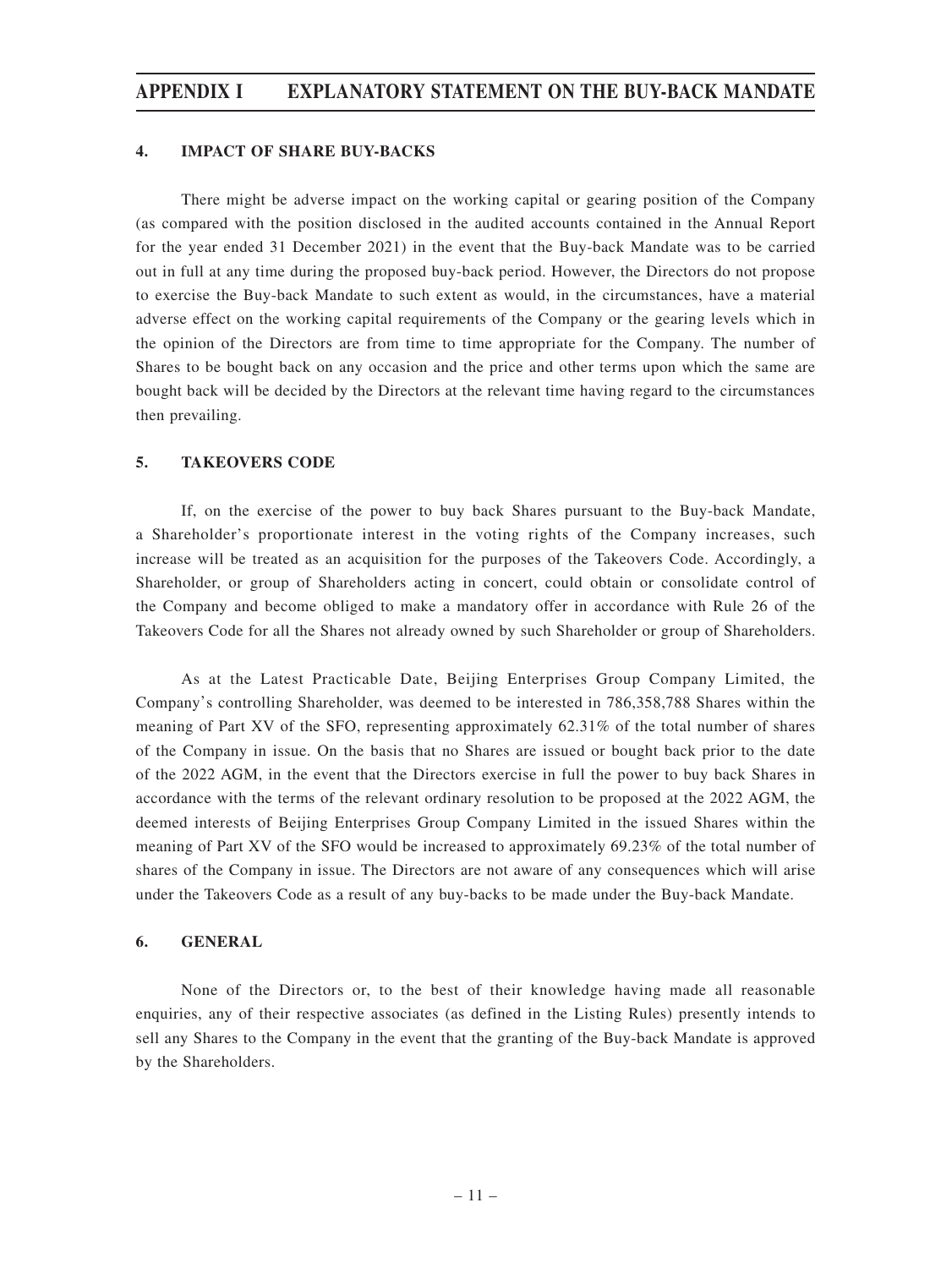## **APPENDIX I EXPLANATORY STATEMENT ON THE BUY-BACK MANDATE**

The Company has not been notified by any connected persons (as defined in the Listing Rules) of the Company that they have a present intention to sell any Shares to the Company, or that they have undertaken not to sell any Shares held by them to the Company in the event that the granting of the Buy-back Mandate is approved by the Shareholders.

The Directors have undertaken to the HKSE to exercise the power of the Company to make buy-backs of Shares pursuant to the Buy-back Mandate in accordance with the Listing Rules and the Companies Ordinance.

## **7. MARKET PRICES OF SHARES**

The highest and lowest prices per Share at which Shares have traded on the HKSE during each of the previous 12 months were as follows:

|                                         | <b>Highest</b> | Lowest |
|-----------------------------------------|----------------|--------|
|                                         | HK\$           | HK\$   |
| 2021                                    |                |        |
| May                                     | 27.25          | 25.10  |
| June                                    | 29.25          | 26.75  |
| July                                    | 27.50          | 23.70  |
| August                                  | 26.80          | 23.65  |
| September                               | 31.35          | 27.15  |
| October                                 | 32.90          | 28.75  |
| November                                | 30.00          | 25.95  |
| December                                | 28.70          | 25.05  |
|                                         |                |        |
| 2022                                    |                |        |
| January                                 | 29.40          | 26.55  |
| February                                | 29.50          | 26.10  |
| March                                   | 27.75          | 21.30  |
| April                                   | 27.50          | 24.55  |
| May (Up to the Latest Practicable Date) | 27.55          | 25.00  |

## **8. BUY-BACKS OF SHARES MADE BY THE COMPANY**

During the last six months, the Company bought back a total of 800,000 ordinary shares on the HKSE. These shares had not been cancelled as at the Latest Practicable Date.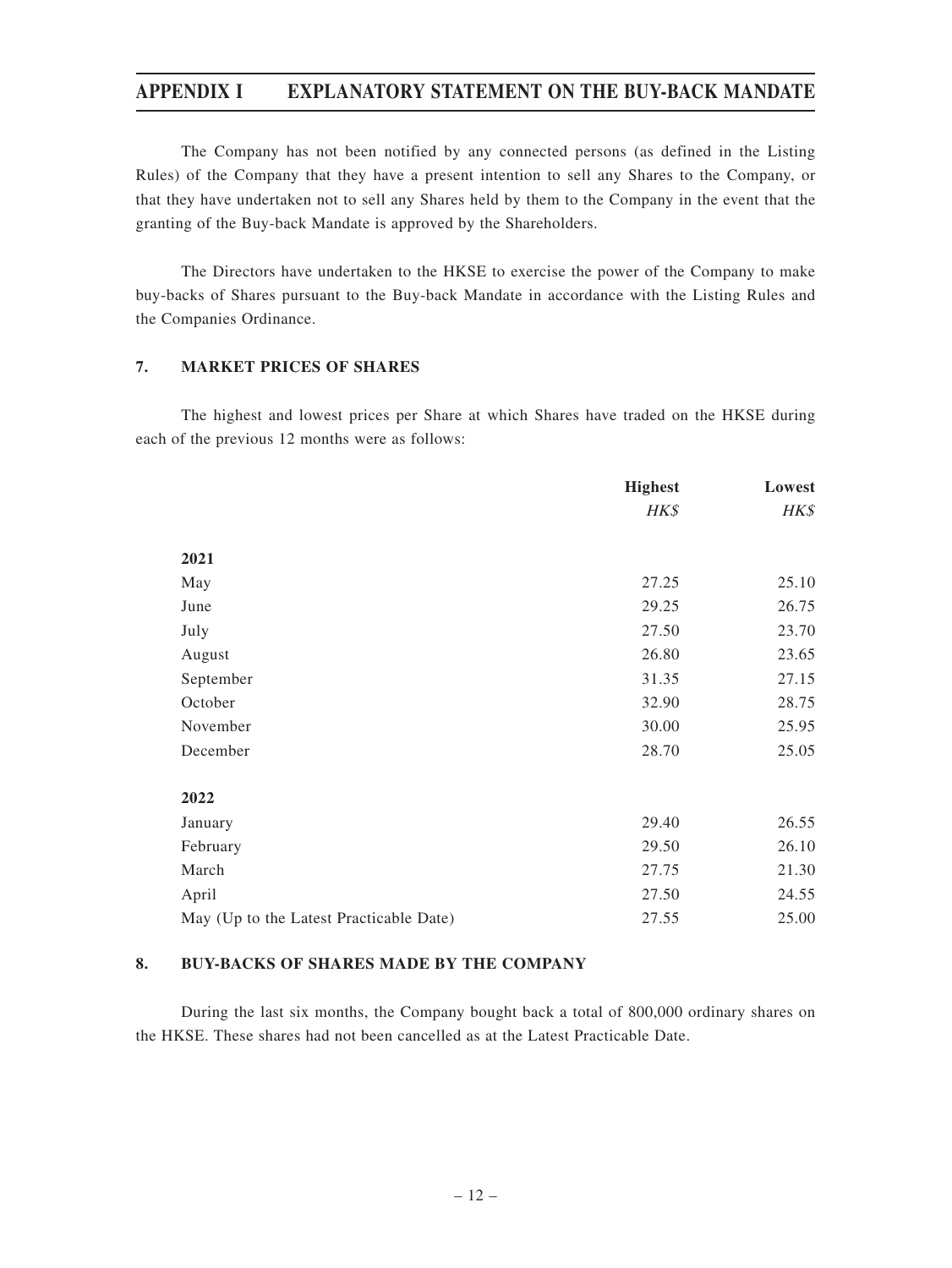# **APPENDIX II PROCEDURE FOR CONDUCTING A POLL AT THE ANNUAL GENERAL MEETING PURSUANT TO THE LISTING RULES**

Pursuant to Rule 13.39(4) of the Listing Rules, all resolutions set out in the notice of the 2022 AGM will be decided by poll except where the chairman of the meeting of the 2022 AGM, in good faith, decides to allow a resolution which relates purely to a procedural or administrative matter to be voted on by show of hands. The chairman of the meeting will at the 2022 AGM, pursuant to Article 76 of the Current Articles of Association, poll voting on all resolutions set out in the notice of the 2022 AGM.

On a poll, pursuant to Article 82 of the Current Articles of Association, subject to any special rights or restrictions as to voting for the time being attached to any Shares and to the provisions of the Current Articles of Association, every Shareholder who (being an individual) is present in person or by proxy or (being a corporation) is present by a duly authorised representative or proxy, shall have one vote for every Share of which he/she is the holder.

A Shareholder present in person or by proxy or by authorised representative who is entitled to more than one vote does not have to use all his/her votes (ie, he/she can cast less votes than the number of Shares he/she holds or represents) or to cast all his/her votes the same way (ie, he/ she can cast some of his/her votes in favour of the resolution and some of his/her votes against the resolution).

After closure of the 2022 AGM, the poll results will be published on the website of the HKSE (www.hkexnews.hk) and the website of the Company (www.behl.com.hk).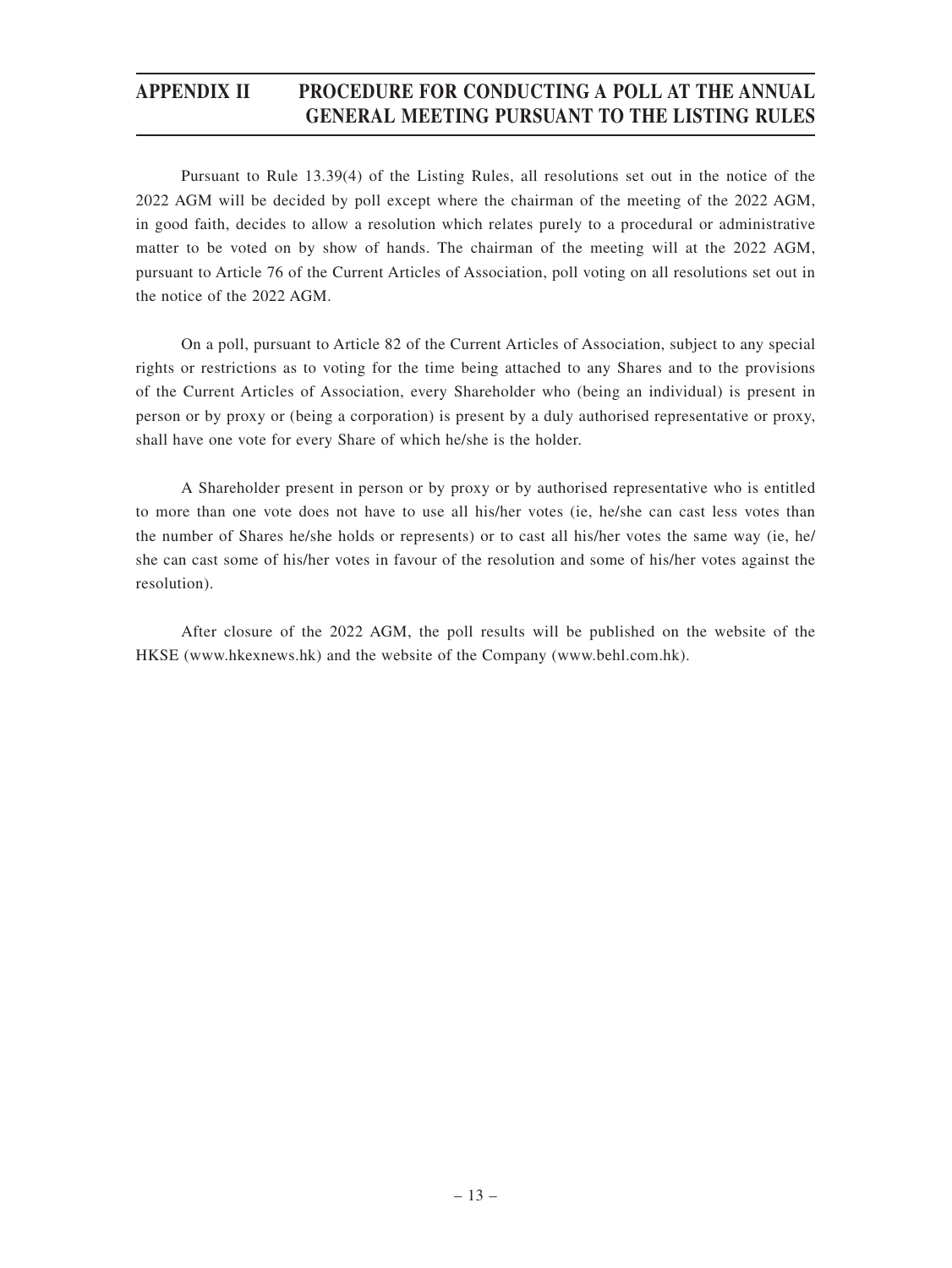# **APPENDIX III DETAILS OF THE RETIRING DIRECTORS PROPOSED TO BE RE-ELECTED AT THE ANNUAL GENERAL MEETING**

Details of the Retiring Directors who will be proposed to be re-elected at the 2022 AGM are provided below.

### **EXECUTIVE DIRECTORS**

#### **(1) MR. LI YONGCHENG**

#### **Experience**

LI Yongcheng, aged 60, is the Executive Director and Chairman of the Company. Mr. Li is a senior engineer, graduated from Wuhan University of Science and Technology with a master's degree in environmental engineering, and subsequently obtained an EMBA degree from Guanghua School of Management of Peking University. Mr. Li has once assumed various positions of deputy general manager, vice chairman and general manager with Beijing Gas Group Co., Ltd. He is currently Vice Chairman and Executive Deputy General Manager of Beijing Enterprises Group Company Limited, and is also Chairman and Executive Director of Beijing Enterprises Water Group Limited (stock code: 371). Mr. Li possesses extensive experience and professional expertise in public utilities industry, and also has plenty of experience in enterprise operations and capital operations. Mr. Li was Vice President of the Company from August 2007 to March 2011, and subsequently re-joined the Company as Executive Director in March 2014. He served as Executive Director and Vice Chairman from March 2016 to January 2021. He was re-designated as Executive Director and Chairman in February 2021.

### **Length of service**

The Company has not entered into any director's service contract with Mr. Li but has entered into a letter of appointment with him. Although Mr. Li has not been appointed for a specific term, he is subject to retirement by rotation and shall offer himself for re-election in general meetings in accordance with the Current Articles of Association.

#### **Relationships**

Other than the relationship arising from his being a director of the Company, Mr. Li does not have any relationships with any other Directors, senior management, substantial shareholders (as defined in the Listing Rules), or controlling shareholders (as defined in the Listing Rules) of the Company.

### **Interests in shares**

As at the Latest Practicable Date, Mr. Li is not interested in any shares of the Company within the meaning of Part XV of the Securities and Futures Ordinance.

#### **Director's remuneration**

Mr. Li will not receive any director's remuneration from the Company.

#### **Directorships**

Save as disclosed above, Mr. Li held no other directorships in listed public companies in the last three years.

#### **Others**

Mr. Li does not have any information which is required to be disclosed under Rules  $13.51(2)(h)-(v)$  of the Listing Rules. Save as disclosed herein, there are no other matters relating to his re-election that need to be brought to the attention of the Company's shareholders.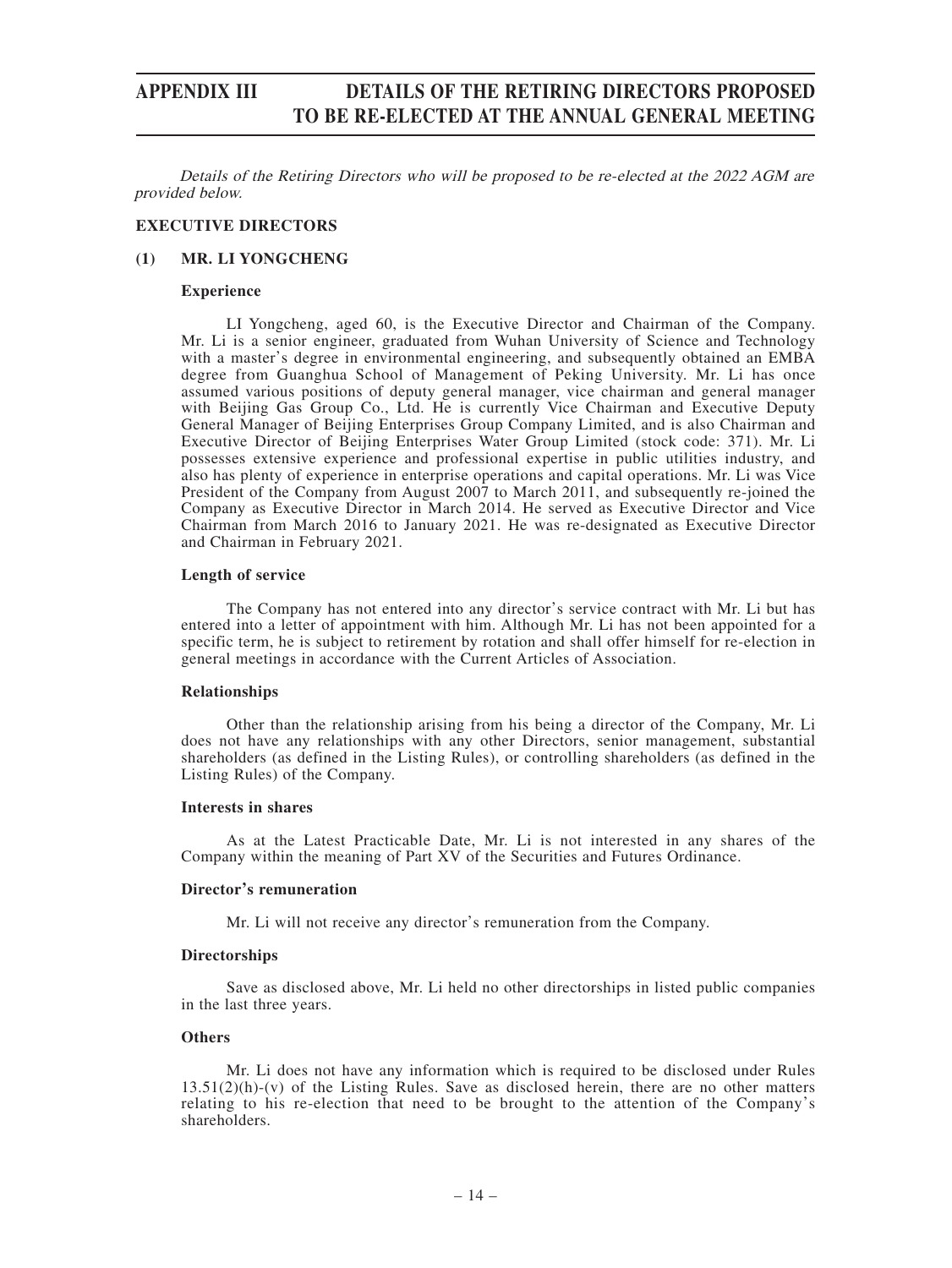# **APPENDIX III DETAILS OF THE RETIRING DIRECTORS PROPOSED TO BE RE-ELECTED AT THE ANNUAL GENERAL MEETING**

### **(2) MR. JIANG XINHAO**

#### **Experience**

JIANG Xinhao, aged 57, is the Executive Director and Vice Chairman of the Company. Mr. Jiang also serves as Vice General Manager of Beijing Enterprises Group Company Limited, Executive Director of Beijing Enterprises Water Group Limited (stock code: 371) as well as Non-executive Director of China Gas Holdings Limited (stock code: 384). Mr. Jiang is a chief senior economist. He graduated from Fudan University in 1987 with a bachelor's degree in law, then he served as a Policy Analyst of the Chinese State Commission of Restructuring Economic System from 1987 to 1989. In 1992, he was granted a master's degree in law at Fudan University. Mr. Jiang was a lecturer at Peking University between 1992 and 1994. From 1995 to 1997, Mr. Jiang was a Deputy General Manager of Jingtai Finance Company in Hong Kong, and subsequently a Director and Vice President of BHL Industrial Investment Company. From 1997 to February 2005, Mr. Jiang was a Director and the Chief Executive Officer of Tramford International Limited, a public company listed on Nasdaq. Mr. Jiang was manager of the investment development department of Beijing Holdings Limited and General Manager of Beijing BHL Investment Center between May 2000 and February 2005. From January 2011 to June 2016, Mr. Jiang was Executive Director of Beijing Properties (Holdings) Limited (stock code: 925). Mr. Jiang has extensive experience in economics, finance and corporate management. Mr. Jiang joined the Company in February 2005. He was re-designated as Executive Director and Vice Chairman in February 2021.

#### **Length of service**

The Company has not entered into any director's service contract with Mr. Jiang but has entered into a letter of appointment with him. Although Mr. Jiang has not been appointed for a specific term, he is subject to retirement by rotation and shall offer himself for re-election in general meetings in accordance with the Current Articles of Association.

#### **Relationships**

Other than the relationship arising from his being a director of the Company, Mr. Jiang does not have any relationships with any other Directors, senior management, substantial shareholders (as defined in the Listing Rules), or controlling shareholders (as defined in the Listing Rules) of the Company.

#### **Interests in shares**

As at the Latest Practicable Date, Mr. Jiang is interested in 20,000 ordinary shares of the Company within the meaning of Part XV of the Securities and Futures Ordinance.

#### **Director's remuneration**

Mr. Jiang will not receive any director's remuneration from the Company.

#### **Directorships**

Save as disclosed above, Mr. Jiang held no other directorships in listed public companies in the last three years.

#### **Others**

Mr. Jiang does not have any information which is required to be disclosed under Rules  $13.51(2)(h)-(v)$  of the Listing Rules. Save as disclosed herein, there are no other matters relating to his re-election that need to be brought to the attention of the Company's shareholders.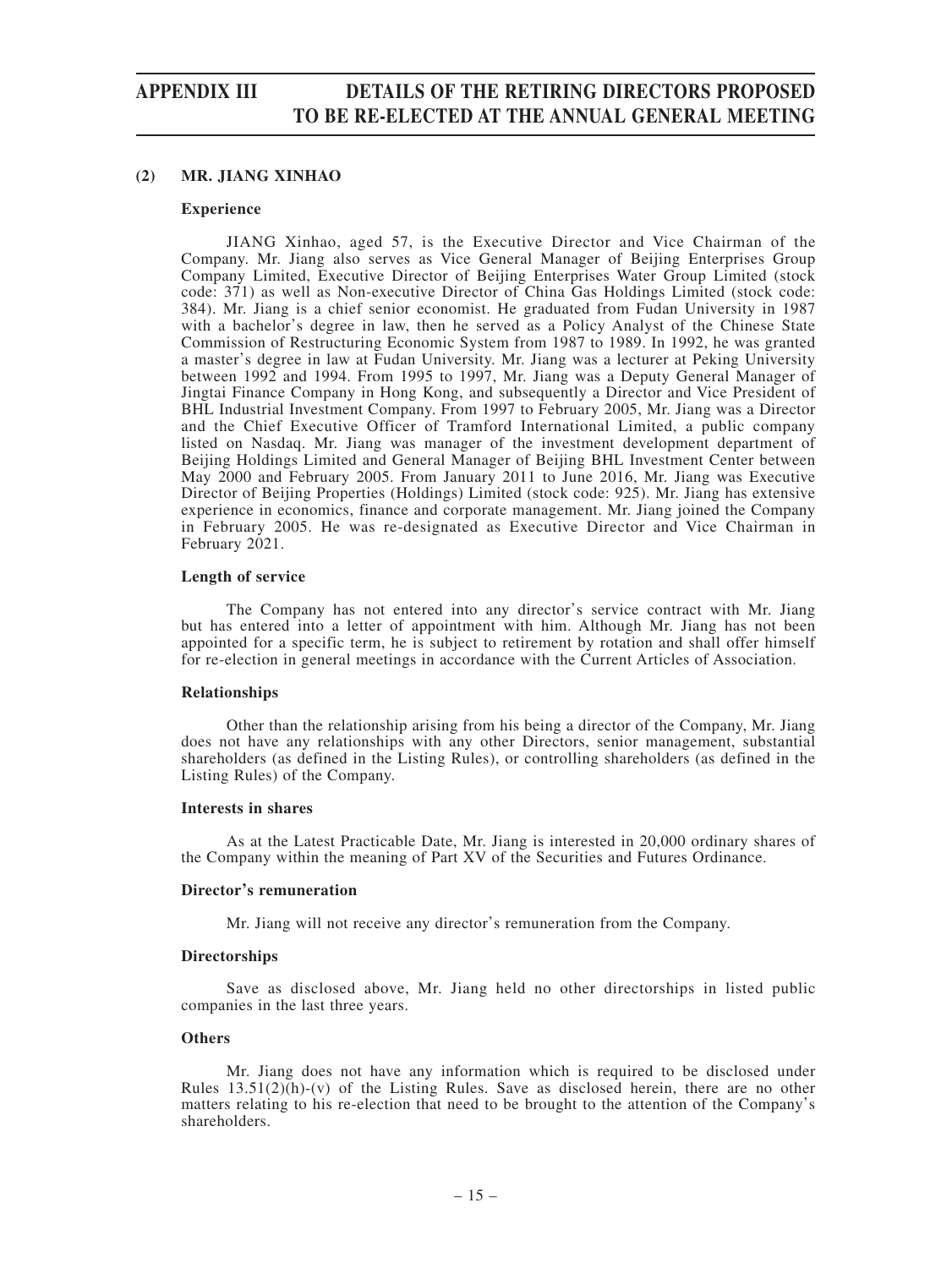# **APPENDIX III DETAILS OF THE RETIRING DIRECTORS PROPOSED TO BE RE-ELECTED AT THE ANNUAL GENERAL MEETING**

#### **INDEPENDENT NON-EXECUTIVE DIRECTOR(S)**

#### **(3) MR. LAM HOI HAM**

#### **Experience**

LAM Hoi Ham, Justice of Peace, aged 83, was graduated from the faculty of economics of The University of Hong Kong, is the founder of the accounting firm H H Lam & Co., and is a fellow member of the Hong Kong Institute of Certified Public Accountants. Mr. Lam was granted Medal of Honour by The Hong Kong Government in 1994 and was appointed a Justice of the Peace in 1997. Mr. Lam previously served as a Standing Committee member of the 10th and 11th National Committee of the Chinese People's Political Consultative Conference of the People's Republic of China of Beijing City and served as its Senior Consultant. He was the Vice Chairman of Beijing Overseas Friendship Association and a committee member of Beijing Health Department Overseas Friendship Association, etc. Mr. Lam joined the Company in March 2008.

#### **Length of service**

The Company has not entered into any director's service contract with Mr. Lam but has entered into a letter of appointment with him. Although the letter of appointment is valid for 3 years from 1 April 2021, Mr. Lam is subject to retirement by rotation and shall offer himself for re-election in general meetings in accordance with the Current Articles of Association.

#### **Relationships**

Other than the relationship arising from his being a director of the Company, Mr. Lam does not have any relationships with any other Directors, senior management, substantial shareholders (as defined in the Listing Rules), or controlling shareholders (as defined in the Listing Rules) of the Company.

### **Interests in shares**

As at the Latest Practicable Date, Mr. Lam is not interested in any shares of the Company within the meaning of Part XV of the Securities and Futures Ordinance.

#### **Director's remuneration**

Mr. Lam is entitled to receive director's fees determined by the Board with reference to prevailing market rate. His director's fees are currently fixed at HK\$360,000 per annum.

#### **Directorships**

Save as disclosed above, Mr. Lam held no other directorships in listed public companies in the last three years.

### **Others**

Mr. Lam does not have any information which is required to be disclosed under Rules  $13.51(2)(h)-(v)$  of the Listing Rules. Save as disclosed herein, there are no other matters relating to his re-election that need to be brought to the attention of the Company's shareholders.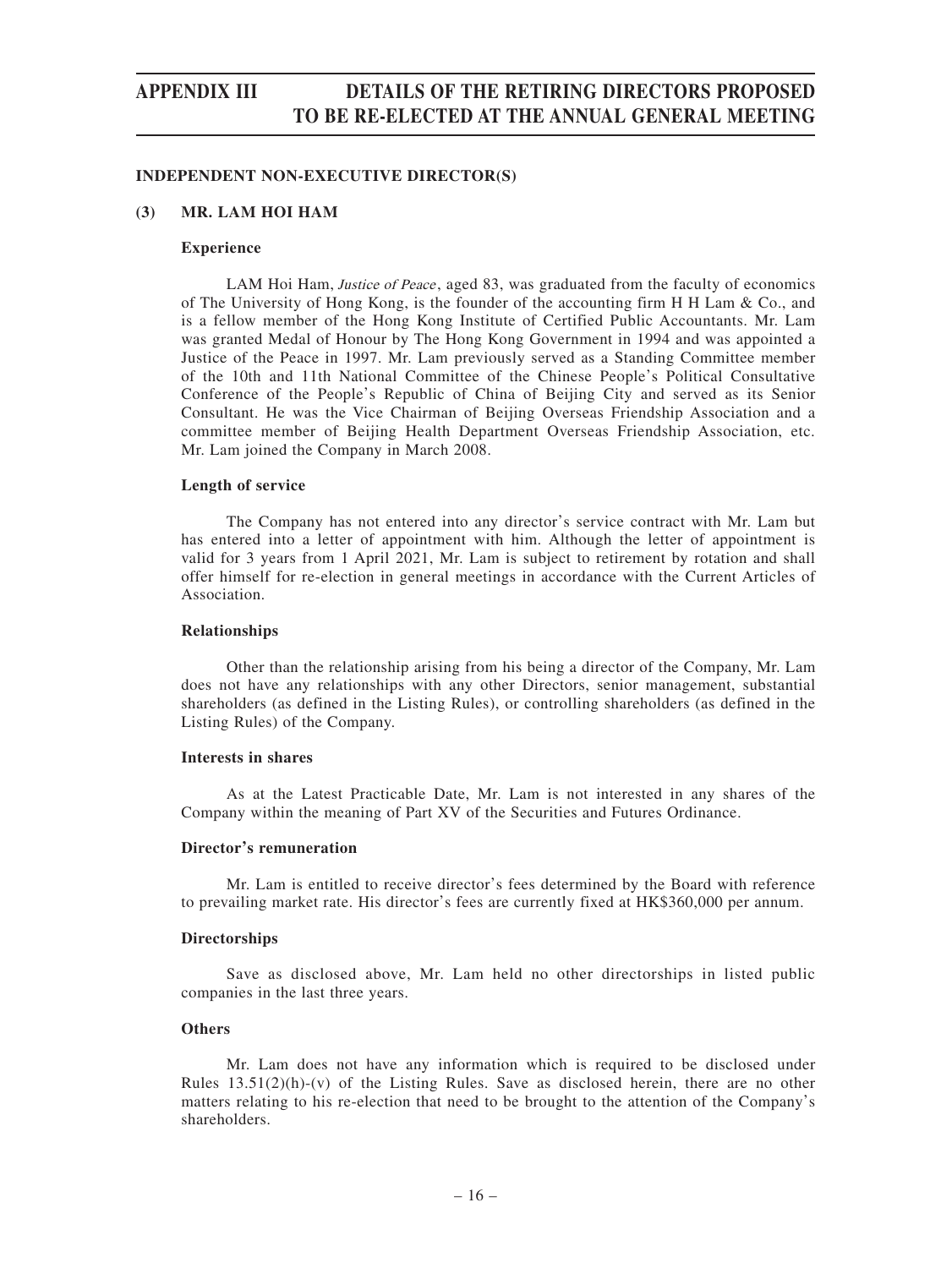

(Incorporated in Hong Kong with limited liability) **(Stock Code: 392)**

**NOTICE IS HEREBY GIVEN** that an annual general meeting of Beijing Enterprises Holdings Limited (the "Company") will be held at 66th Floor, Central Plaza, 18 Harbour Road, Wanchai, Hong Kong (the "AGM venue") on Friday, 17 June 2022 at 3:00 p.m. (the "2022 AGM") for the following purposes:

- 1. To receive and consider the Audited Consolidated Financial Statements and the Reports of the Directors and of the Auditors for the year ended 31 December 2021;
- 2. To declare a final dividend;
- 3. To re-elect the Retiring Directors and to authorize the Board to fix Directors' remuneration;
- 4. To re-appoint Auditors and to authorize the Board to fix their remuneration;
- 5. To consider as special business and, if thought fit, pass with or without amendments, the following resolution as an ordinary resolution:

## "**THAT**

- (a) the exercise by the Directors during the Relevant Period (as defined below) of all the powers of the Company to buy back its shares, subject to and in accordance with the applicable laws, be and is hereby generally and unconditionally approved;
- (b) the total number of shares of the Company to be bought back pursuant to the approval in paragraph (a) above shall not exceed 10% of the total number of shares of the Company in issue on the date of passing of this resolution and the said approval shall be limited accordingly; and
- (c) for the purpose of this resolution, "Relevant Period" means the period from the passing of this resolution until whichever is the earliest of:
	- (i) the conclusion of the next annual general meeting of the Company;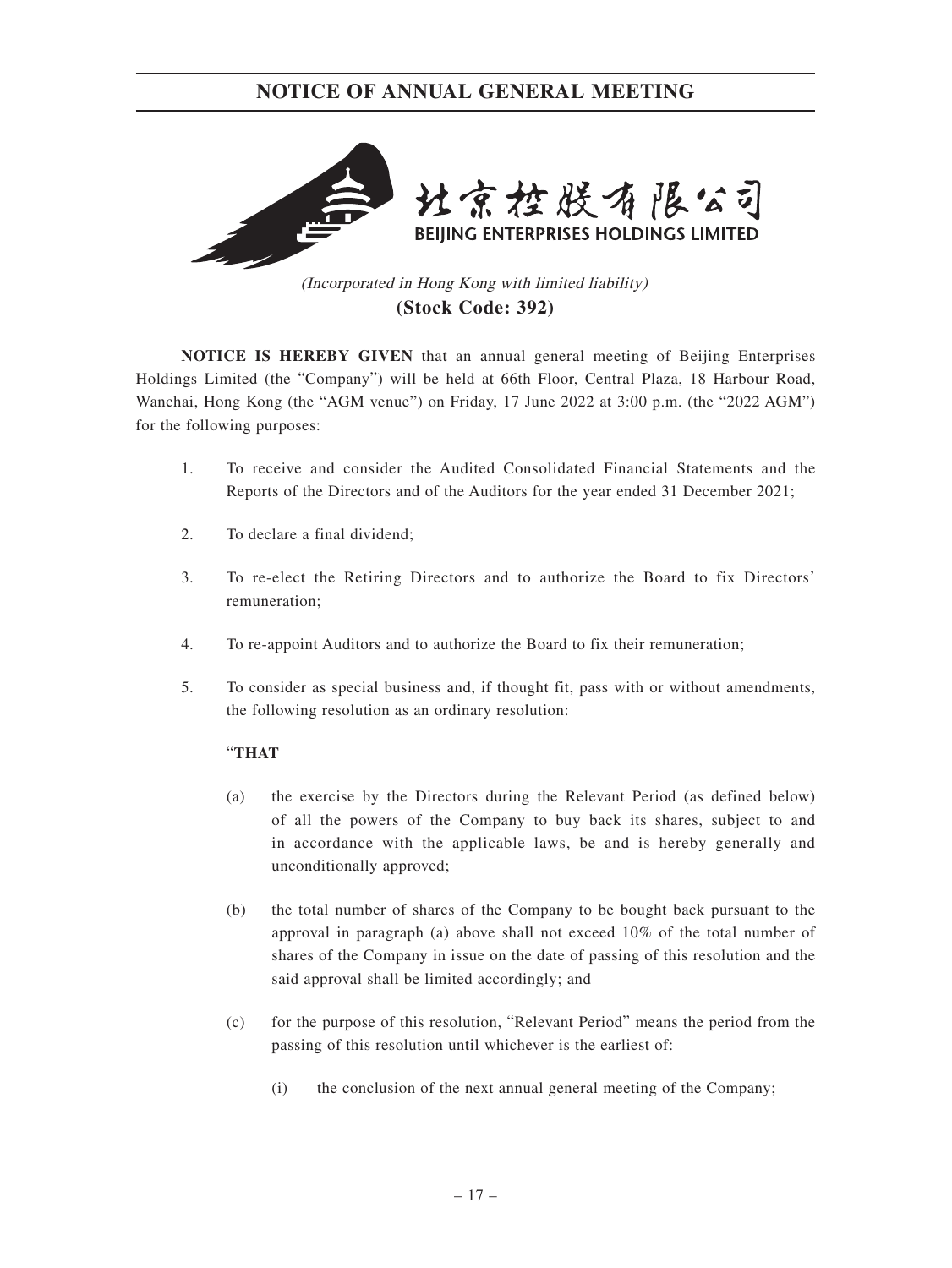- (ii) the revocation or variation of the authority given under this resolution by ordinary resolution passed by the Company's shareholders in general meetings; and
- (iii) the expiration of the period within which the next annual general meeting of the Company is required by the articles of association of the Company or any applicable laws to be held.";
- 6. To consider as special business and, if thought fit, pass with or without amendments, the following resolution as an ordinary resolution:

## "**THAT**

(a) the exercise by the Directors during the Relevant Period (as defined below) of all the powers of the Company to issue, allot and deal with additional shares of the Company and to make or grant offers, agreements and options which would or might require shares to be allotted, issued or dealt with during or after the end of the Relevant Period (as defined below), be and is hereby generally and unconditionally approved, provided that, otherwise than pursuant to (i) a rights issue where shares are offered to shareholders on a fixed record date in proportion to their then holdings of shares (subject to such exclusions or other arrangements as the Directors may deem necessary or expedient in relation to fractional entitlements or having regard to any restrictions or obligations under the laws of, or the requirements of any recognised regulatory body or any stock exchange in any territory applicable to the Company); or (ii) any option scheme or similar arrangement for the time being adopted for the grant or issue to officers and/or employees of the Company and/or any of its subsidiaries of shares or rights to acquire shares of the Company; or (iii) any scrip dividend scheme or similar arrangement providing for the allotment of shares in lieu of the whole or part of a dividend or shares of the Company in accordance with the articles of association of the Company (as amended from time to time); or (iv) the exercise of rights of subscription or conversion under the terms of any warrants issued by the Company or any securities which are convertible into shares of the Company; the total number of additional shares to be issued, allotted, dealt with or agreed conditionally or unconditionally to be issued, allotted or dealt with shall not in total exceed 10% of the total number of shares of the Company in issue on the date of passing of this Resolution and the said approval shall be limited accordingly; and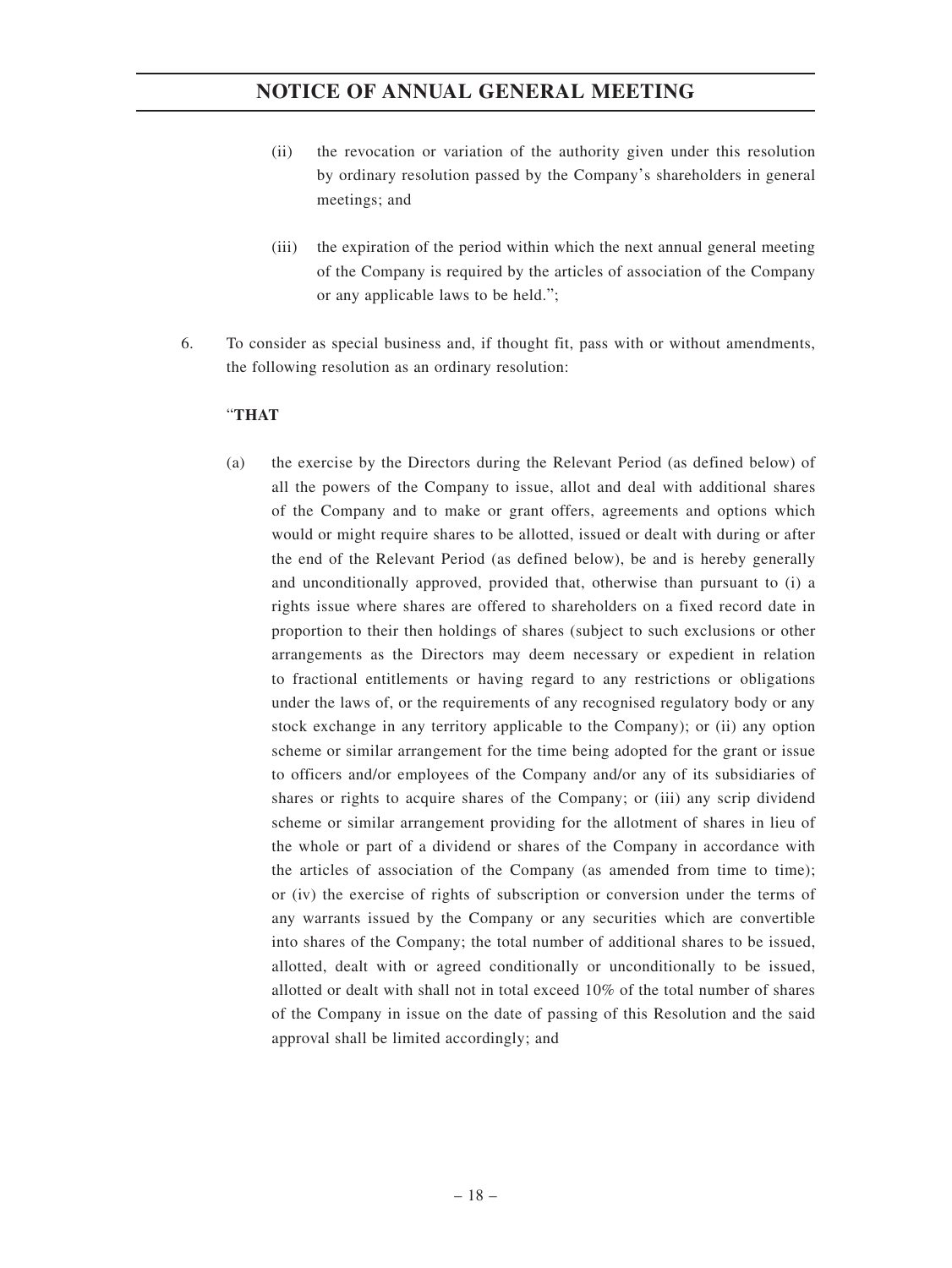- (b) for the purpose of this resolution, "Relevant Period" means the period from the passing of this resolution until whichever is the earliest of:
	- (i) the conclusion of the next annual general meeting of the Company;
	- (ii) the revocation or variation of the authority given under this resolution by ordinary resolution passed by the Company's shareholders in general meetings; and
	- (iii) the expiration of the period within which the next annual general meeting of the Company is required by the articles of association of the Company or any applicable laws to be held."; and
- 7. To consider as special business and, if thought fit, pass with or without amendments, the following resolution as an ordinary resolution:

"**THAT** the general mandate granted to the Directors pursuant to Resolution 6 above and for the time being in force to exercise the powers of the Company to allot shares and to make or grant offers, agreements and options which might require the exercise of such powers be and is hereby extended by the addition thereto of such number of shares of the Company bought back by the Company under the authority granted pursuant to Resolution 5 set out in the notice convening this meeting, provided that such number of shares of the Company shall not exceed 10% of the total number of shares of the Company in issue on the date of the passing of this Resolution."

> By order of the Board **Tam Chun Fai** Executive Director

Hong Kong, 18 May 2022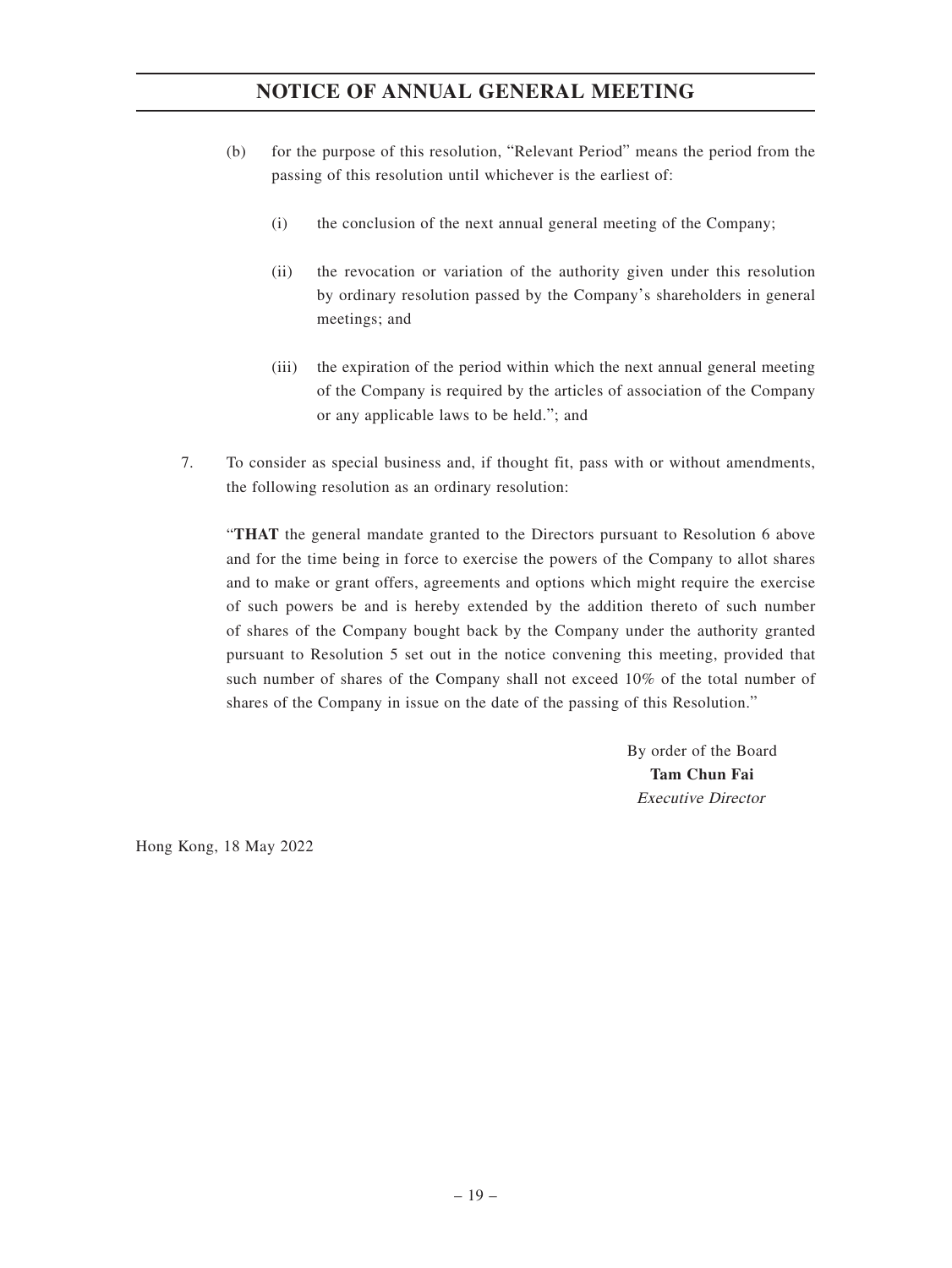#### Notes:

1. For the purposes of determining shareholders' eligibility to attend and vote at the 2022 AGM, and entitlement to the final dividend, the register of members will be closed. Details of such closures are set out below: (i) For determining eligibility to attend and vote at the 2022 AGM: Latest time to lodge transfer documents for registration ............ 4:30 p.m. on Monday, 13 June 2022 Closure of register of members. ...................................... Tuesday, 14 June 2022 to Friday, 17 June 2022 (both dates inclusive) 2022 AGM........................................................... Friday, 17 June 2022 (ii) For determining entitlement to the final dividend: Latest time to lodge transfer documents for registration ...............4:30 p.m. on Monday, 11 July 2022 Closure of register of members. ....................................... Tuesday, 12 July 2022 to Friday, 15 July 2022 (both dates inclusive) Record date. ......................................................... Friday, 15 July 2022

During the above closure periods, no transfer of shares will be registered. To be eligible to attend and vote at the 2022 AGM, and to qualify for the final dividend, all properly completed transfer forms accompanied by the relevant share certificates must be lodged for registration with the Company's registrar, Tricor Tengis Limited, at Level 54, Hopewell Centre, 183 Queen's Road East, Hong Kong no later than the aforementioned latest time.

- 2. A Member entitled to attend and vote at the Meeting is entitled to appoint one or more proxies to attend and, on a poll, vote on his behalf. A proxy need not be a Member of the Company. If more than one proxy is so appointed, the appointment shall specify the number and class of shares in respect of which each such proxy is so appointed.
- 3. To be valid, a form of proxy and the power of attorney or other authority, if any, under which it is signed, or a notarially certified copy of such power of attorney or authority, must be lodged with the Company's Share Registrar, Tricor Tengis Limited, at Level 54, Hopewell Centre, 183 Queen's Road East, Hong Kong not less than 48 hours before the time fixed for holding the Meeting. Forms of proxy returned electronically or by any other data transmission process will not be accepted.
- 4. A circular containing details of the proposed resolutions nos. 3 and 5 to 7 as set out in this notice will be despatched to the shareholders.
- 5. If Typhoon Signal No. 8 or above, or "extreme conditions" caused by super typhoons, or a "black" rainstorm warning is in effect any time after 12:00 noon on the date of the annual general meeting, the meeting will be postponed. The Company will post an announcement on the website of The Stock Exchange of Hong Kong Limited (www.hkexnews.hk) and the website of the Company (www.behl.com.hk) to notify Shareholders of the date, time and place of the rescheduled meeting.